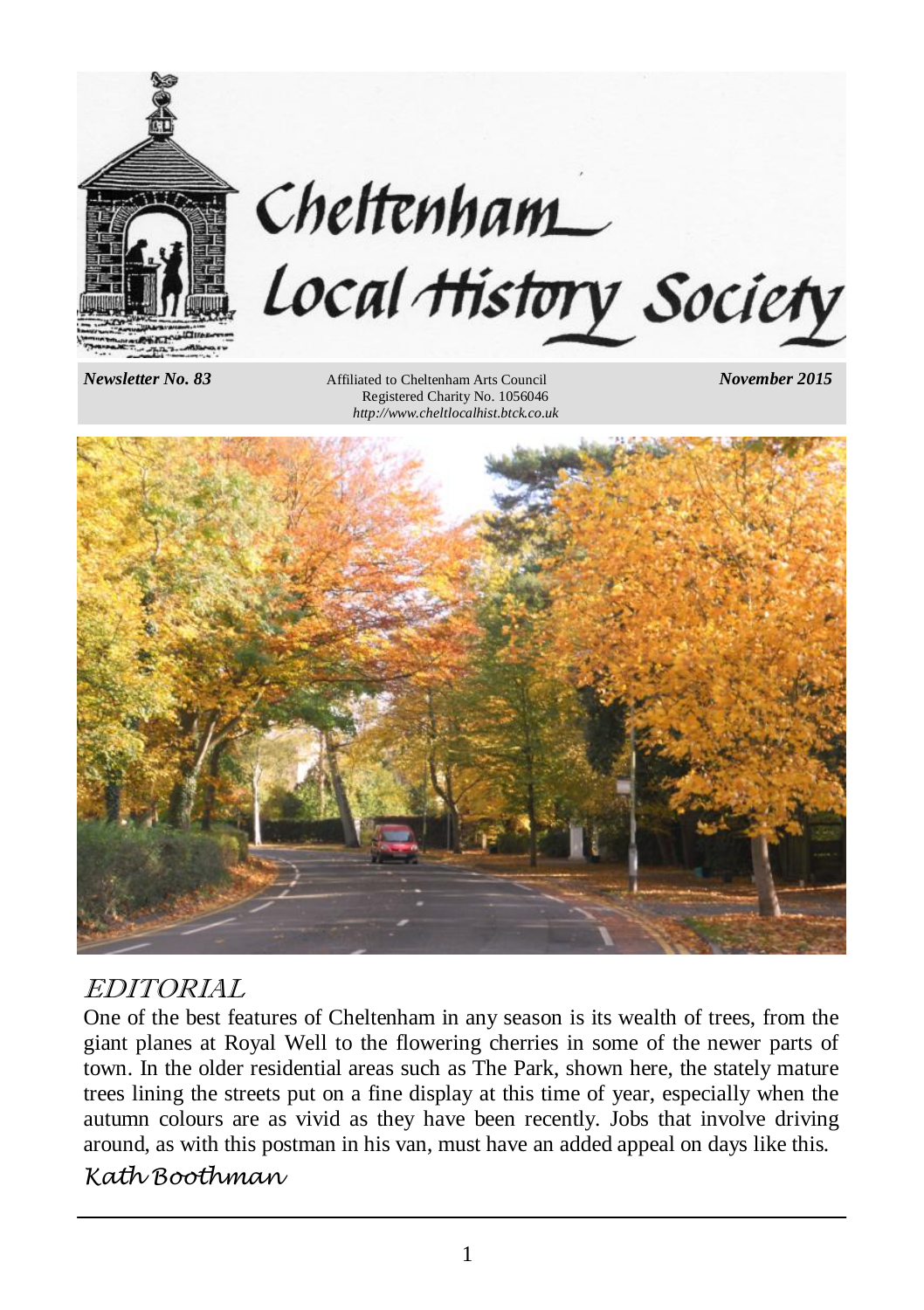For CONTENTS please see the back cover.

### LECTURE PROGRAMME DECEMBER 2015-MAY 2016

Meetings start at 7.30 pm in the Council Chamber, Municipal Offices, Promenade. Visitors pay £2.

### *Tuesday 8th December:*

### **Ian Hollingsbee—Inside the Wire: The Prisoner of War Camps and Hostels of Gloucestershire 1939-1948**

Stalag VIII-B, Colditz, these names are synonymous with POWs in the Second World War. But what of prisoners in captivity on British soil? Where did they go? Gloucestershire was home to numerous prisoner-of-war camps and hostels, and many Italian and German prisoners spent the war years here. *Inside the Wire* explores the role of the camps, their captives and workers, together with their impact on the local community. This talk draws on Ministry of Defence, Red Cross and US Army records, and is richly illustrated with original images. The talk also features the compelling first-hand accounts of Joachim Schulze, a German POW who spent the war near Tewkesbury, Erwin Engler, a German POW in Leckhampton who married a local girl and three Italians who married in Newent. This is a fascinating but forgotten aspect of the Second World War.

### *Tuesday 19th January 2016:*

### **Research and Display Evening**

Our annual social evening gives members an opportunity to meet informally and to show the results of their researches. As usual refreshments will be served and there will be a raffle. David Scriven would like to hear as soon as possible from any member who is willing to provide a display, large or small, of their research findings or source materials. Please contact David on 01242 524593 or e-mail david.scriven@hotmail.com Visitors will be very welcome.

### *Tuesday 16th February 2016:*

### **Paul Barnett—Port to Port: the Sharpness Canal**

In this talk the speaker charts the fortunes of Gloucestershire's waterborne trade via its famous ship canal. Starting in the south at the rural dock of Sharpness, the viewer is taken on a pictorial journey northward along the sleepy Gloucestershire ship canal, momentarily stopping at points of interest, until eventually 'heaving to' in the city's historic Gloucester dock. This is achieved by using a combination of recently acquired ship-side images and their historic equivalent, as captured in a re-discovered series of documentary images from the 1950s.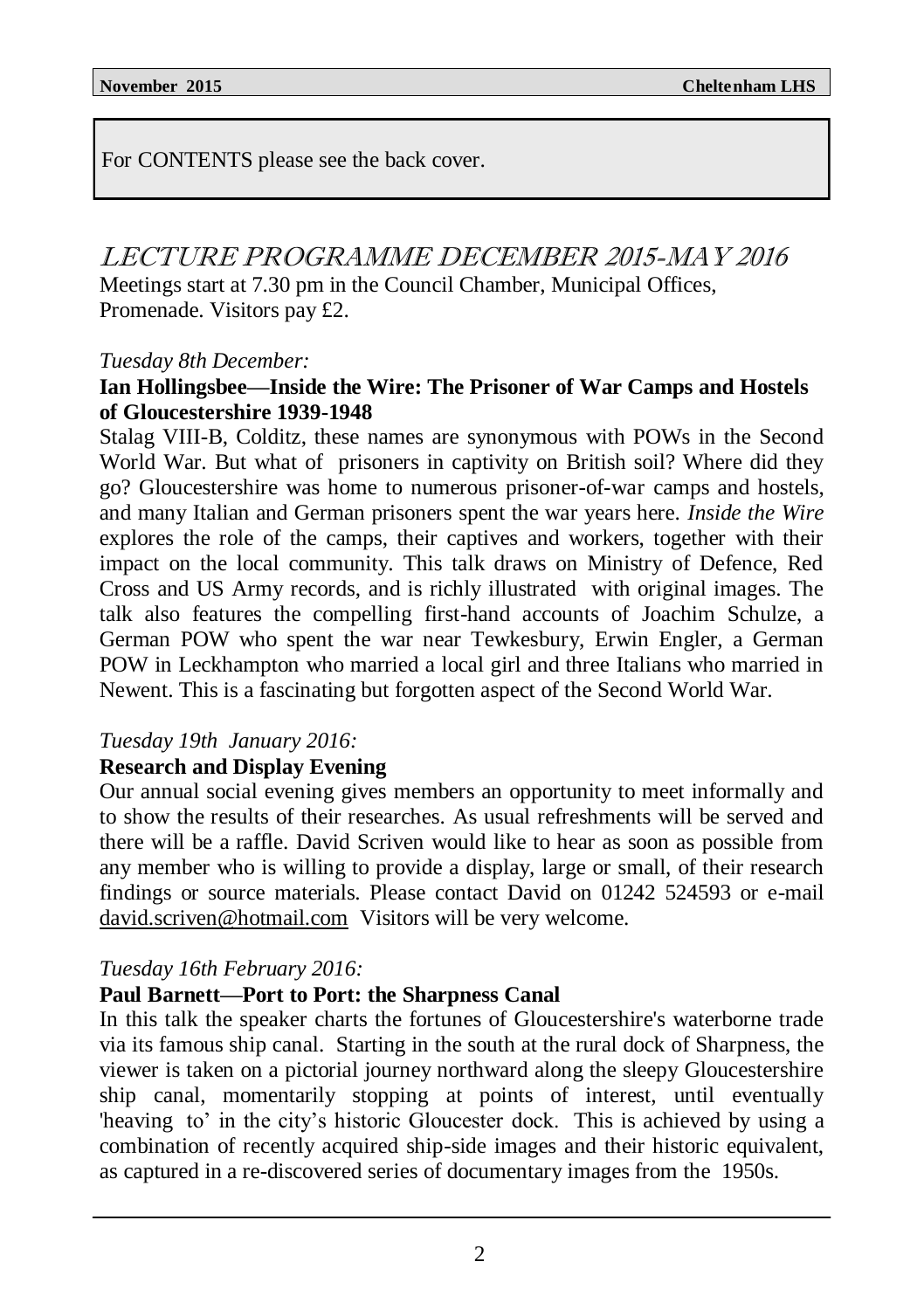### *Tuesday 15th March 2016:*

**Neela Mann— Cheltenham in the Great War**

This previously un-researched period of Cheltenham's history is full of fascinating stories of remarkable people and events. Two factors in Cheltenham's favour led to the town making an enormous contribution to the war effort. But what was it the people here in Cheltenham did during World War I, how did they cope and what was happening here? Neela Mann introduces the book she has written, in conjunction with the Society, chronicling life in the town in those years. It will be published in March 2016 by The History Press. It is hoped copies of the book will be available for sale at a special price at this meeting.



### *Tuesday 19th April 2016:*

### **Tony Conder—Gloucester's Railways, Then and Now**

When railways were young Gloucester was a very desirable target for a railway. Freight traffic was the thing and the newly opened docks taking ships from anywhere in the world offered the midlands a great opportunity. Bristol also wanted a link with Birmingham via Gloucester, partly to negate the competition from the docks but also as a way for Brunel's broad gauge to penetrate northwards. The Birmingham line upset every town and city in the Severn valley by ignoring them; Cheltenham's independence from its older neighbour led to rival railway plans. Eventually two lines met at Gloucester, one broad, one narrow, and the scene for chaos was set. Richly illustrated with contemporary photographs and prints, this is the story of how Gloucester developed its connections to the country and helped set the pattern for railways worldwide.

### *Tuesday 17th May 2016:*

### **AGM** followed by **Gwilym Davies—Folk Music of Gloucestershire**

The county of Gloucestershire is fortunate in having a rich heritage of folk music, from children's singing games to wassail songs to Morris dances to songs of love, war, country life, humour, the supernatural, ancient ballads, songs from the gypsy community and so on. Gwilym has spent many years researching and performing the music and is an acknowledged expert in the field. The talk will be illustrated with audio and video clips from his extensive archive as well as live performance. You will also hear about an exciting Heritage Lottery funded programme to put all this material on line and to spread the word to schools, choirs, musicians of all types and researchers.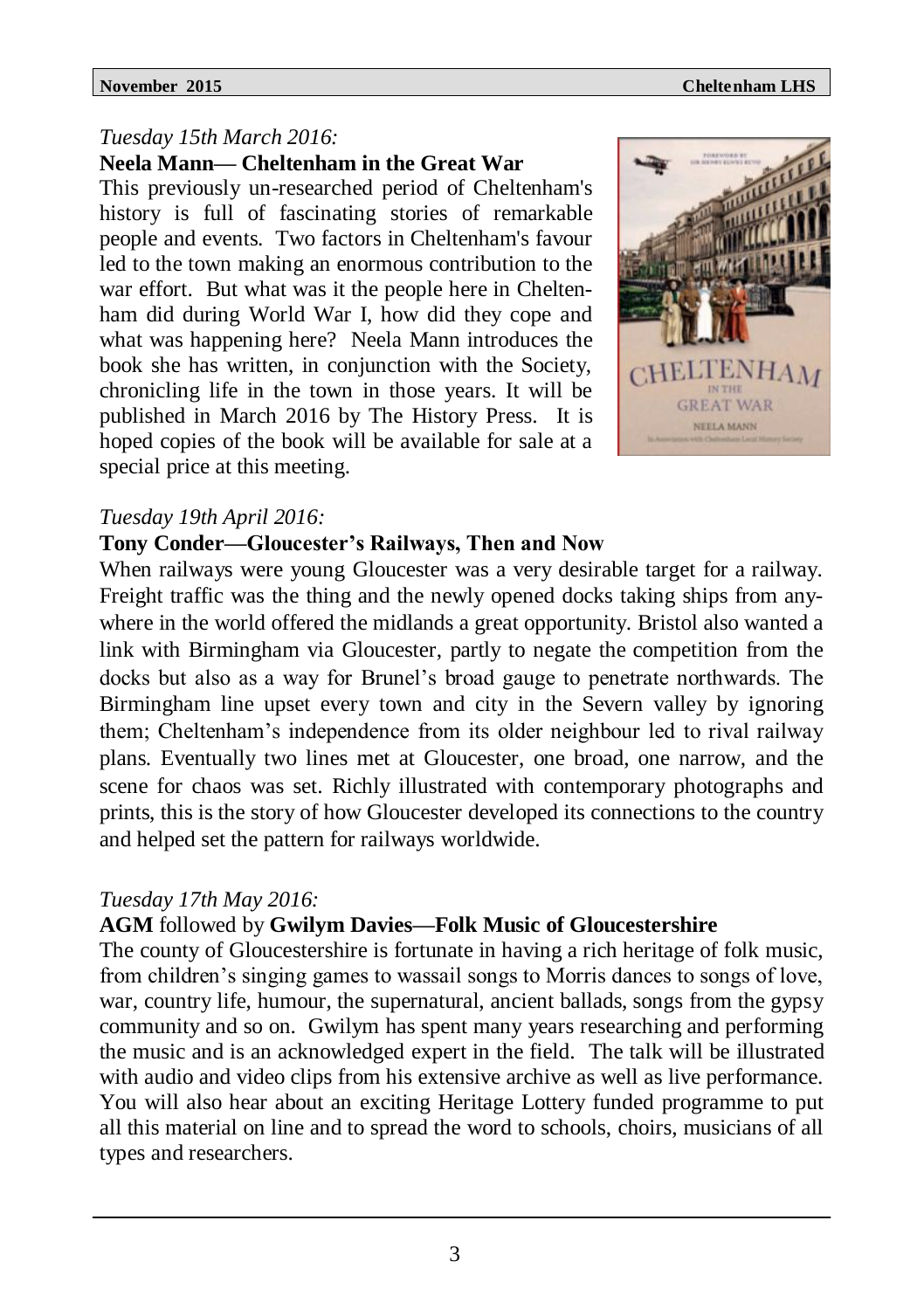## MORNING LECTURES 2016

Morning lectures will take place at St Luke's Hall, St Luke's Place, Cheltenham. A donation of £2.00 from all those attending these lectures is appreciated. Tea/ coffee and biscuits served (no charge) from 10.00 am. Lectures start at 10.30 am. All are welcome. Parking at the Hall is for disabled only—please contact Chris Conoley (01452 700428) beforehand if you wish to reserve a space.

### *Tuesday 1st March 2016:*

### **Lionel Walrond—The Cotswold House**

Scores of books have been written on the Cotswolds, most of them full of pretty pictures but lacking in constructive data. One reason is that until the mid-1950s vernacular architecture was an unknown discipline. The Cotswolds are a large area composed of lesser regions resulting from economic growth and geological variations. There are also changes in house style due to status, function and evolving fashion. In the speaker's own book, *The Cotswold House,* co-written with Tim Jordan, the aim is to help readers understand and appreciate what they see.

### *Tuesday 5th April 2016:*

### **Hugh Torrens—The extraordinary, but forgotten story of the Cotswold Stone Pipe Company trying (but failing) to provide clean water to the cities of London, Dublin and Manchester between 1805 and 1815**

Water pipes had at one time been made of elm, which was too short-lived, and later of cast iron, which was more expensive and tended to stain the water. The Stone Company advocated clean, 'pure' stone as the best alternative. It chose Guiting stone as its source material, and for a few years 30 tons of bored pipes left the manufacturing works at Guiting every day. The lecture will explore the rise and dramatic fall of this amazing enterprise, in which many of Britain's most celebrated engineers were involved.

FOR YOUR DIARY

### **Charlton Kings Local History Society**

www.charltonkings.org.uk

All meetings are held at the Baptist Church, Church Street, starting at 7.30 pm.

*Tuesday 24th November:*

**Steven Blake—John Bellamy (1803-93), a Gloucestershire Travelling Showman**

*Tuesday 26th January 2016:*

### **Nicholas Herbert—The Development of Cotswold Villages**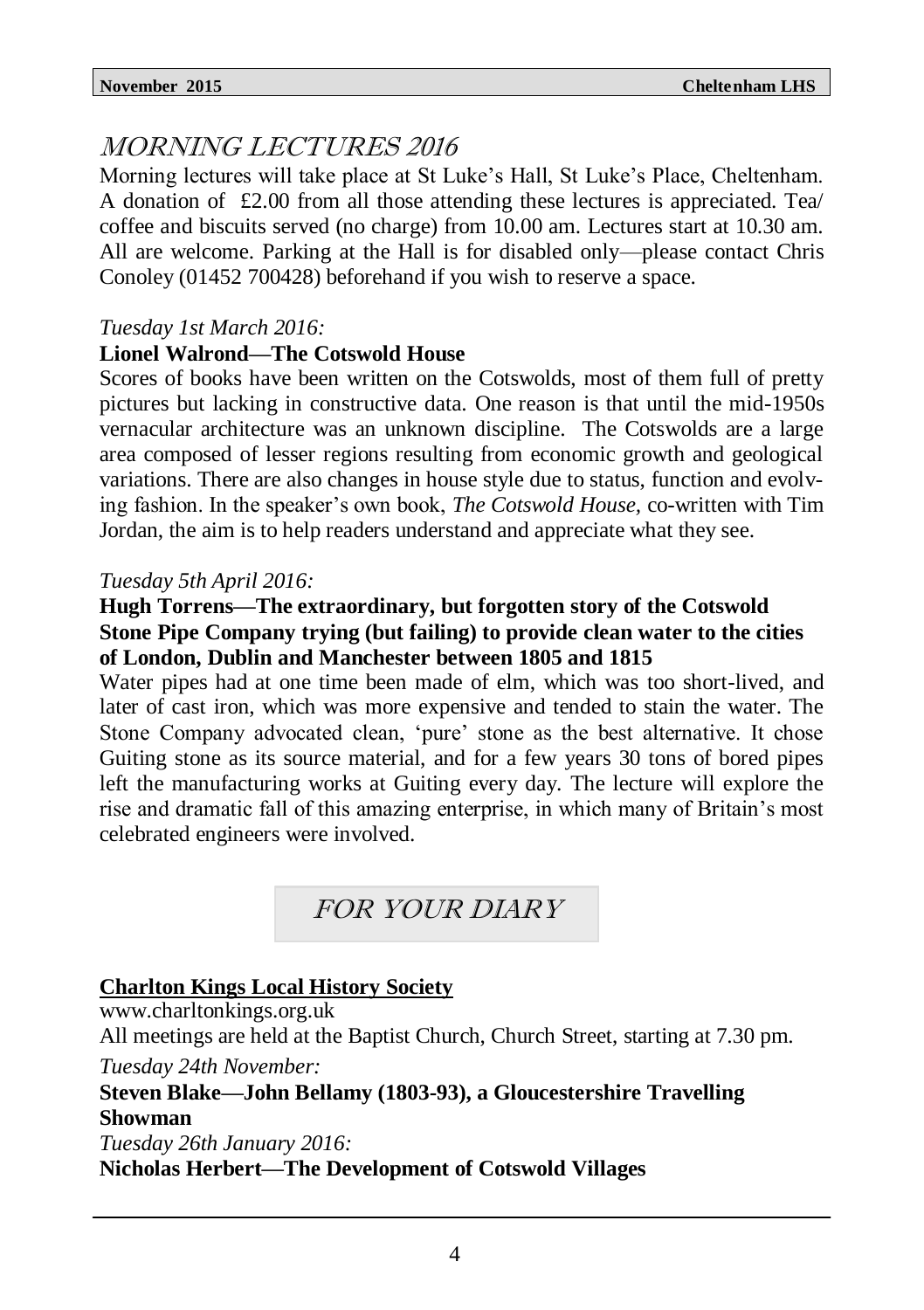### **Leckhampton Local History Society**

www.llhs.org.uk Note new venue: Meetings are held at Glebe Cottages, Church Road, Leckhampton (next to the churchyard ), at 8.00 pm Admission £1 for visitors.

*Wednesday 18th November:*

**Ingrid Walden and Adrienne Grinyer—Victorian Village Christmas** *Wednesday 20th January 2016:*

**John Loosley***—***Researching Family History in Gloucestershire** *Wednesday 16th March 2016 at St Philip's and St James' Church:* **Adrian Barlow—Cheltenham's Victorian Architecture**

### **Swindon Village Society**

Meetings are held at Swindon Village Hall at 7.30 pm. Non-members pay £1.

*Wednesday 18th November:*

### **John Dixon—Barbara Cartland and Tewkesbury**

### **Bristol and Gloucestershire Archaeological Society**

www.bgas.org.uk

The first meeting will be held in the Frith Room, Gloucestershire Archives, Alvin Street, Gloucester and all subsequent meetings at the Friends' Meeting House, Greyfriars, Gloucester. Talks start at 7.30 pm. Visitors pay £1.

*Wednesday 18th November:*

**Stephen Clews, Manager of the Roman Baths in Bath—The Beau Street Hoard: 17, 577 silver coins from Bath** *Wednesday 20th January 2016 :* **Jonathan MacKechnie-Jarvis—The Life and times of Gloucester's Chimes** *Wednesday 17th February 2016 :* **Judith Ellis—Campden 100 Years Ago: a snapshot of the life in Chipping Campden** *Wednesday 16th March 2016:* **Dr Jan Broadway—J C Wheeler's of Gloucester: the History of a Commercial Nursery, 1750-1974**

### **Prestbury Local History Society**

www.prestburyhistory.btck.co.uk Meetings are held at Prestbury Women's Institute Hall (corner of Bouncers Lane/ Prestbury Road), starting at 7.30 pm. Non-members pay £2.

*Monday 23rd November:* **Margaret Davies—The Burgage**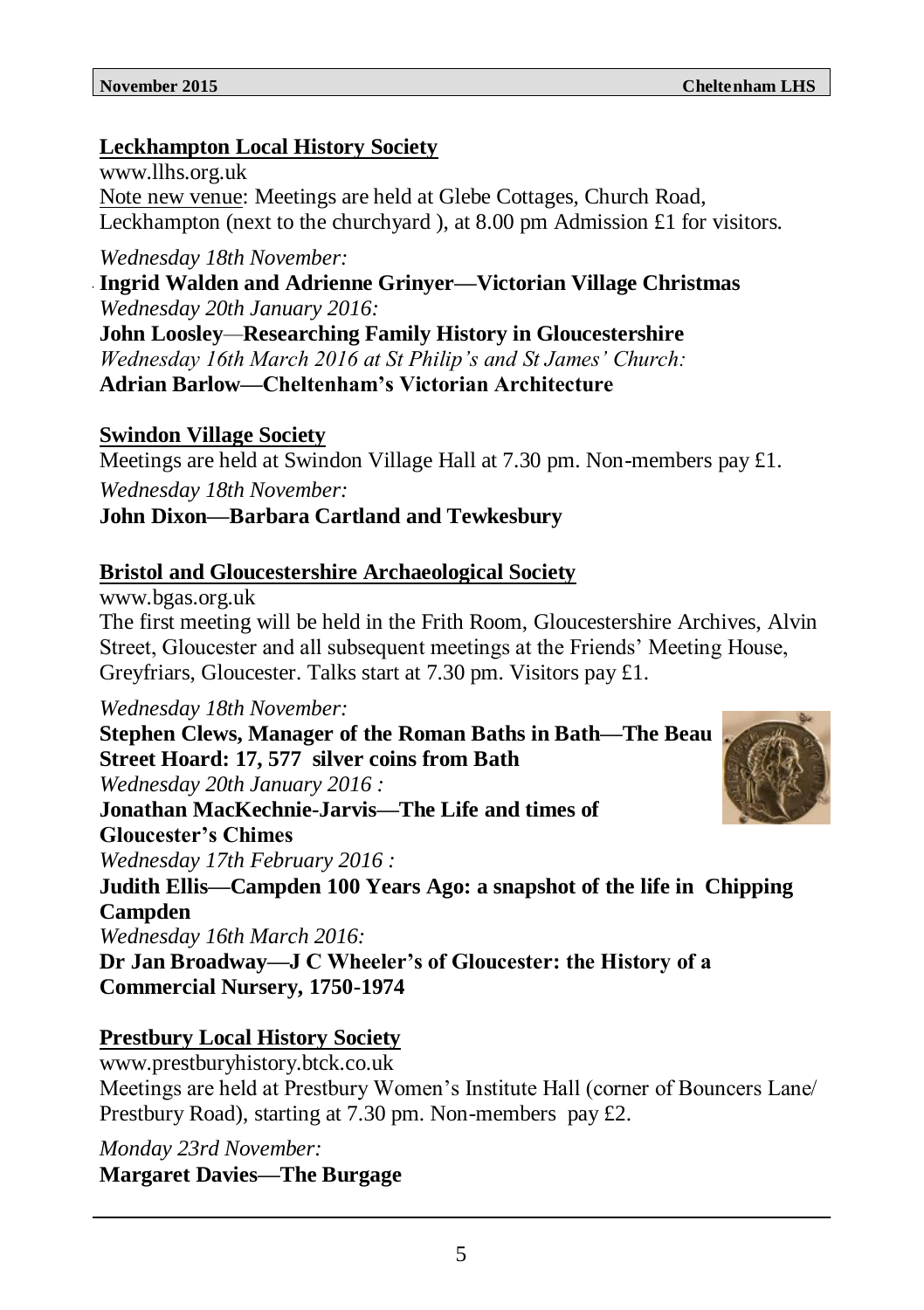### **Gotherington and Area Local History Society**

Meetings are held in Gotherington Village Hall, starting at 8.00 pm. Visitors are welcome, £2 per meeting.

*Tuesday 24th November:*

**Ian Mackintosh—The History of Stroud** *Tuesday 15th December:* **Patrick Furley—The Magic Lantern Show** *Tuesday 26th January 2016:* **Alec Hamilton—Arts and Crafts Treasures of Gloucester Cathedral** *Tuesday 23rd February 2016:*

**Adrian Barlow—Victorian Architecture: a Betjemanesque Introduction** *Tuesday 22nd March 2016:*

**Andrew Armstrong—Recent Archaeological Discoveries in Gloucestershire**

### **Holst Birthplace Museum**

www.holstmuseum.org.uk 4 Clarence Road, Cheltenham *Friday 20th November at 7.30 pm at the Phoenix Centre, Winchcombe Street*

### **ISOBEL AND GUSTAV HOLST—AN EQUAL PARTNERSHIP?** A talk by **Philippa Tudor**

Tickets from the Holst Museum and the Wilson Tourist Information Centre, £10 (members £8), children £5, to include a glass of wine

### REVIEWS

### Summer events and visits July—October 2015

### **Visit to Rodmarton Manor and to Chalford and Selsley churches, Friday June 26th**

Leaving Royal Well by coach at 9.30 am as usual we arrived about 40 minutes later at Rodmarton Manor near Cirencester, where we had coffee before meeting our guide John Biddulph, son of the present owner. He said that the Manor had been built between 1909 and



1929 for his great-grandfather Claude Biddulph, a younger son of the wealthy Biddulph family from Ledbury. The house itself, its furnishings and gardens were all prime examples of the work of the Arts and Crafts movement started by William Morris, which aimed to promote a return to the use of hand tools and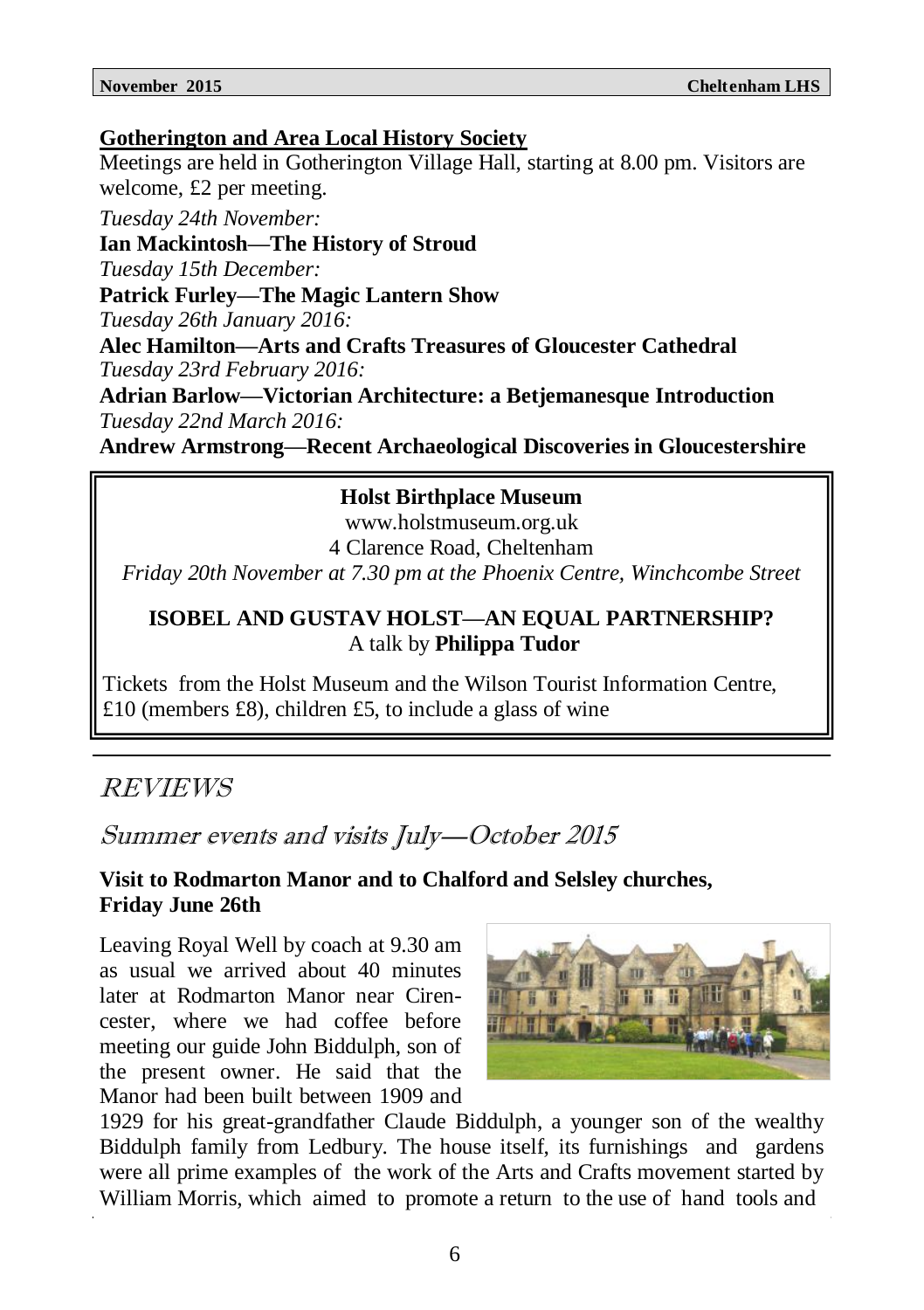local materials. Much of it was attributable to the Barnsley brothers and Ernest Gimson, leading lights in the movement, who had set up workshops at Sapperton. The cottage-style wing to the left (now converted into flats) had been designed as staff quarters and kitchens, while the taller central section contained family accommodation and formal rooms. Entering by the front door we passed through the drawing room, former ballroom and dining room, all of which contained



The gardens at Rodmarton

many fine examples of furniture by the Barnsleys, Gimson, Peter Waal and other craftsmen, made in workshops either here or at Sapperton. Upstairs we saw bedrooms with more beautiful hand-made furniture and, in the corridor, a vast appliqué picture of George VI's coronation made by the Rodmarton Women's Guild. The tour ended in the small chapel with its stone arches and plain wooden pews, still used for events such as family christenings. Mr Biddulph then invited us to explore the extensive gardens. Wandering around these varied,

intricately linked spaces kept us happily occupied for the rest of the morning. We were then given an excellent sandwich lunch before moving on to **Christ Church, Chalford.** This, the churchwarden told us, had been built as a chapel of ease for Bisley in 1725. In 1924 the then vicar Walter Carder, an admirer of the Arts and Crafts movement, had commissioned new woodwork from Gimson's workshops, starting with the organ gallery and rood screen. The pulpit had been remodelled by Jewson, Barnsley's successor. There were also Cheltenham connections: two marble memorials carved by

C Lewis, who worked at St Mary's, and an organ built by Williams of Cheltenham.

Our final stop was at **All Saints Church, Selsley.**

This church, we learned, was built in the 1850s with a gift of £4000 from a local millowner who had bought a large house nearby. He commissioned Bodley, who had worked with George Gilbert Scott, to design the church. Local workmen were employed and mostly local materials used, such as the Tetbury tiles on the roof. Bodley knew William Morris and invited him to make the windows; it is the only church in the world with all windows made by Morris's workshops. Some were designed by Burne-



All Saints, Selsley

Jones, Ford Maddox Brown and Rosetti, and several are said to be portraits of people in Morris's circle. Our visit ended with a very welcome cup of tea, after which we returned to the coach and headed for home. Many thanks to David Johnson for organising a most enjoyable outing.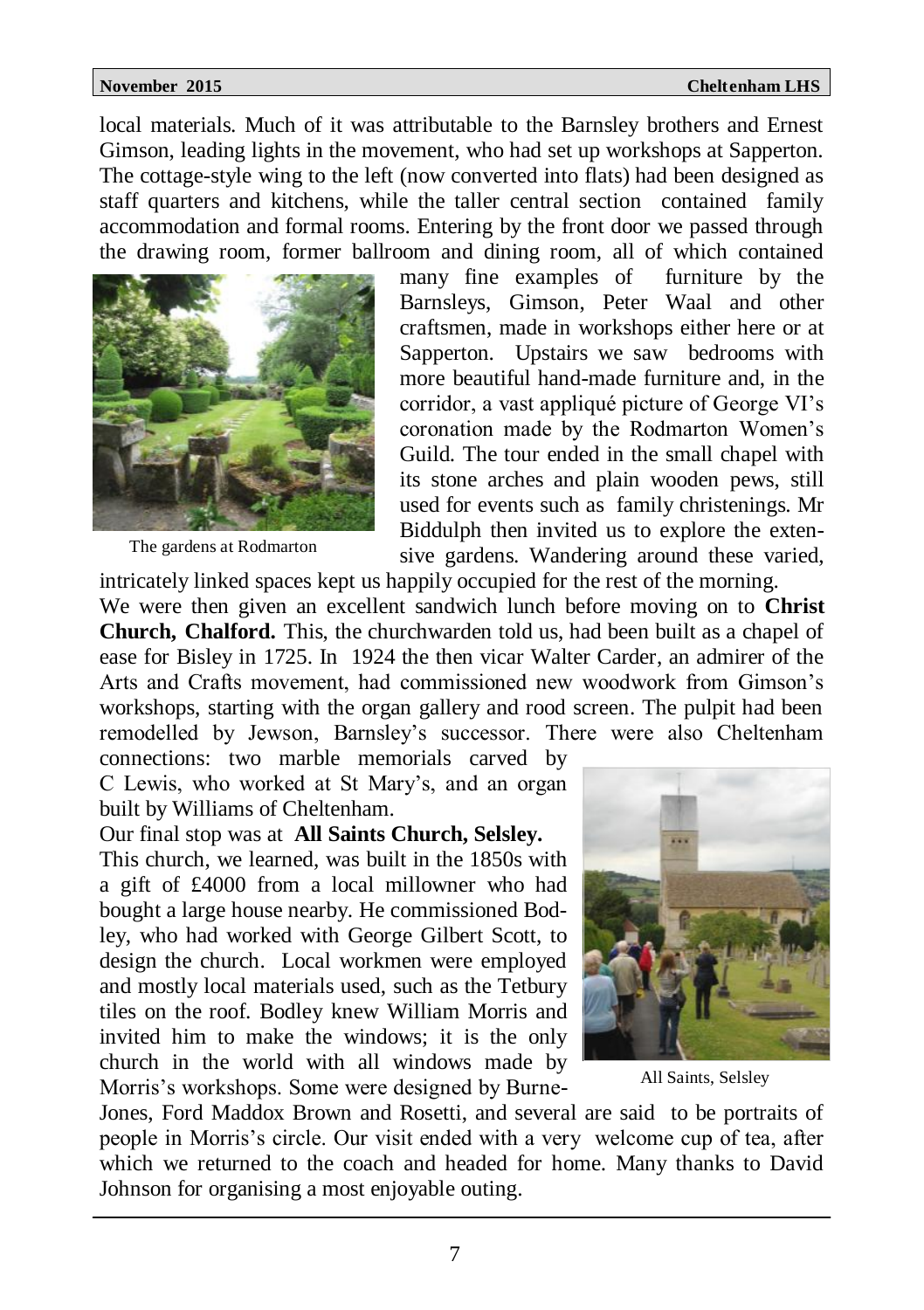### **South Cheltenham heritage walk, Wednesday 15th and 22nd July**

We gathered outside Waller's 1901 Town Hall on a balmy July evening for a fascinating walk led by David Elder. We heard of lectures given there by Captain

Scott and Ernest Shackleton and, poignantly, one by Amundsen with Dr Edward Thomas Wilson in the audience, two months before he knew of his son's death. Opposite is 6 Imperial Square, once the home of Charles Tennyson Turner, brother of the more famous Alfred Lord Tennyson. We stopped by the



Rodney Road car park to mourn the destruction of the delightful octagonal Gothic -style Cambray Spa building that once stood there. Across the road 3 Wolseley Terrace, now called Isbourne House, was the home of P G Wodehouse. Someone who works there joined us and was enthralled to hear the history of the building. Turning into Vittoria Walk, we passed the house where Gustav Holst lived from the age of eight. Further up is the former Hygeia House where Henry Thompson dispensed medical waters. In Montpellier Parade we paused by the site of Westal, the home of the Wilson family from 1874 until the 1930s. Two literary connections followed: Cecil Day-Lewis lived at Belmore House, 96 Bath Road, and Anthony Trollope at 5 Paragon Terrace. We then entered Cheltenham College's grounds to view the plaque honouring its former pupil, Edward Wilson. The evening ended with a drink in the Beehive, much frequented by C Day-Lewis.

*Sue Brown*

### **Hidden Tewkesbury, Wednesday 19th August**

Our leader John Dixon began this rather damp evening walk by leading us from the Abbey across Church Street and down an alley to the former Baptist Chapel of 1655 and its graveyard, in which is the grave of Shakespeare's nephew. At this point one of the party unfortunately suffered a painful fall after slipping on wet paving and was unable to continue. The rest of us next saw weavers' houses where men used to make hosiery beside big upstairs windows, and the Royal Hop Pole Hotel, once a coaching inn, with its plaque quoting a reference in *Pickwick Papers.* Like many other places in Tewkesbury it is a medieval building



with a later facade. Re-crossing Church Street we went down the 200-foot Lilley's Alley to a little house called Claypipes, and John explained that the owners of long burgage plots such as this often built cheap cottages at the back to rent out. We emerged by the Swilgate Stream, source of the 2007 floods. Back across the main road we came to the site of a former steam-powered stocking factory, nicknamed

'Chimney Pot Row', and followed the route of the single-line railway from Ashchurch that used to bring in grain for milling at the Borough Flour Mills by the Avon. A road along the mill leet brought us back to the Abbey. Most of us then rounded off this enjoyable ramble with a drink at the Hop Pole.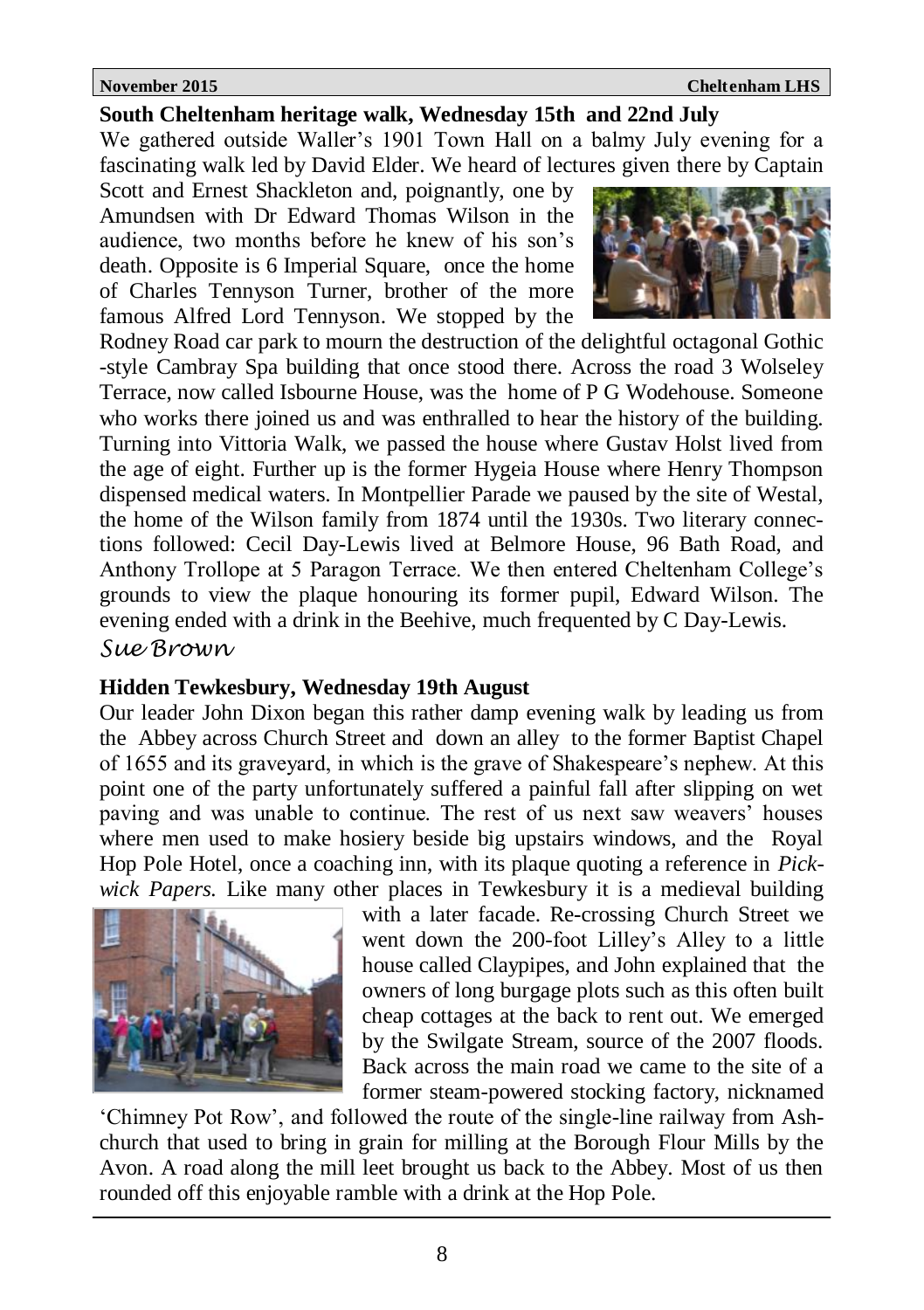### Autumn lectures September –October 2015

Our first autumn meeting, on September 15th, began with the formal presentation to Geoff and Elaine North of the Peter Smith Award for 2015 (see page 17).

**Nick Humphris** then gave us a talk about **Chedworth Roman Villa.** He said he had been a mechanical engineer and had become involved with the villa as a volunteer. He showed a map marking the sites of the several villas in this area, and a picture of Chedworth as it might have appeared in its heyday, around 380AD. It covered about two acres and had been the private dwelling of a wealthy individual, name unknown. At one end was a hospitality suite and family accommodation with bath-houses and other facilities, and at the other end were service buildings. Its isolated location, only 8 miles from Cirencester but in a blind valley, was unusual but was explained by the existence of a natural spring in the north-west corner of the site. There the Romans had built a nymphaeum, a shrine to the water nymphs. Because of this spring there had probably been an iron age settlement there long before the villa was built in the first century AD. It had been much extended over the following 200 years, and the site as now revealed included not only many high-status rooms with mosaic floors and hypocausts but also two bathhouses. One reception room measured 60ft x 20ft. In the late 4th century the Roman Empire had been shaken by barbarian revolts, and by 401AD all troops had been withdrawn from Britain. In the course of the 5th century, with Roman rule at an end, the abandoned villa would have disappeared into the landscape. It had been rediscovered only in 1864 when a gamekeeper working for the Earl of Eldon, who owned the land, found a mosaic that had been uncovered by rabbits. James Farrer, an antiquarian, set about excavating. Roofs were put over the mosaics and a museum in the style of a mock-Tudor lodge was built to store the artifacts found. Later the whole estate was sold for £2500 to BGAS, who gave it to the National Trust in 1924. Much work had been done since, the latest development being the replacement of some old buildings with a large new display and study area, opened in 2012. The owner of the villa, he suggested, might have started his day by visiting the nymphaeum, then going hunting, perhaps with guests. He showed a mosaic illustrating hunting with dogs. On their return they would have gone through the various cleansing, relaxing and refreshing stages of the bath house routine before repairing to the dining room for a feast. This 30ft x 20ft room had space for entertainers at one end and a table (with chairs, rather than couches) at the other. He showed pictures of its fine mosaic floor, which featured Bacchus and Ariadne and the four seasons. Unlike most villas, Chedworth did not seem to have incorporated a farm, but there may have been one nearby close to the River Coln. A different area of the villa site was being studied each year, current effort being focussed on the big reception room. In response to questions at the end he said that there would have been an extensive plumbing system, doubtless including more latrines—only one had been found—and that the mosaic artists could well have been British, since several groups of them were known to have worked at other sites.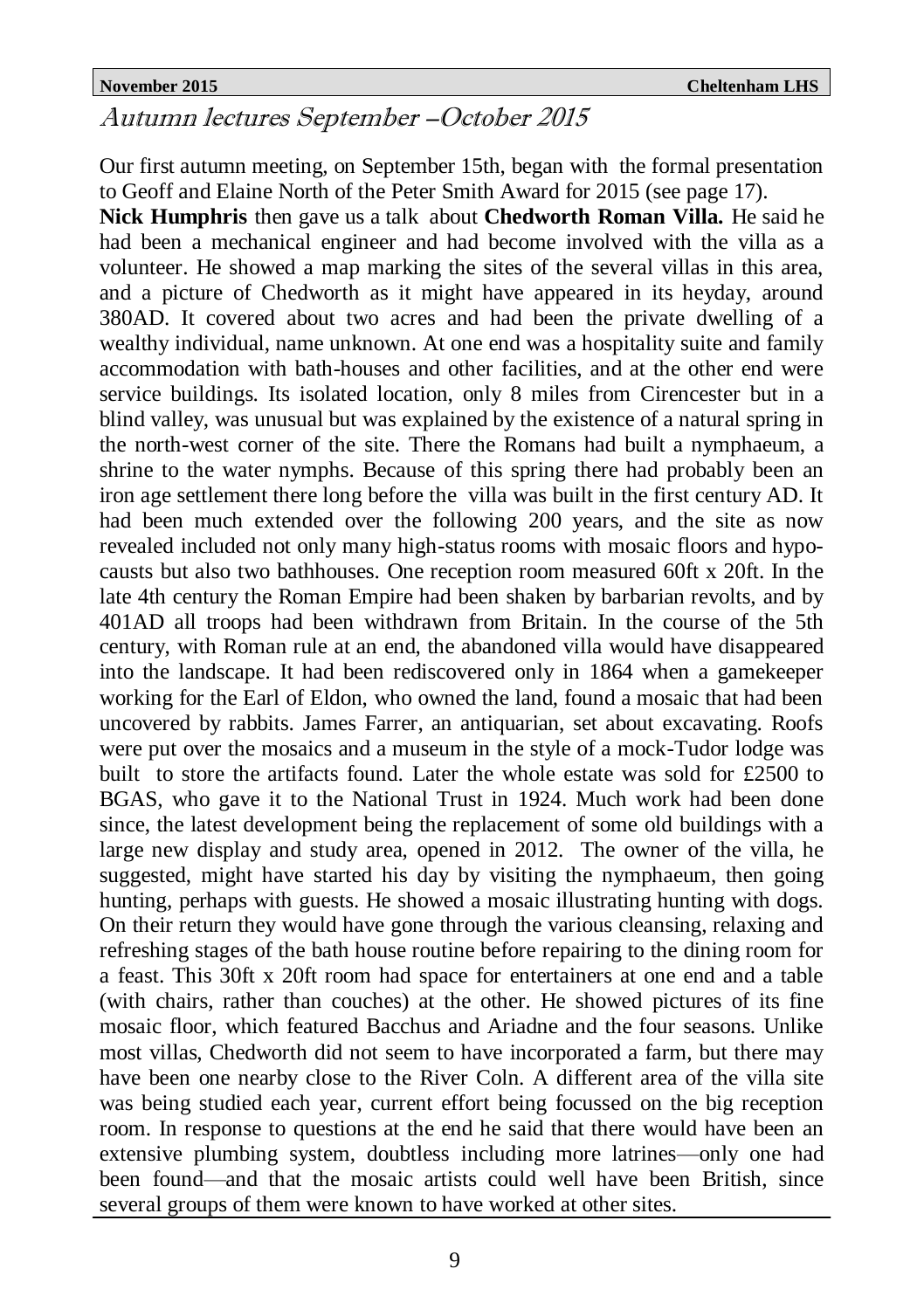October 6th saw our first meeting at St Luke's, where **Geoff Newsum and Caroline Meller** gave us a (virtual) **Historical Tour of Gotherington**, with Geoff doing the talking and Caroline showing a rich collection of images of the many characterful old buildings in the village. Geoff said he would begin with the oldest parts of the village. Granna Lane had been a greenway from the Cotswolds to the Severn Valley. A mile up the track was an iron age site where a bronze age hoard had been found in the 1970s, and in the other direction a Roman site with quantities of pottery had been discovered in1982. A field nearby was the site of a plane crash, where two young men from the RNVR had been killed in December 1946. Another field had been a camp site for navvies working on the railway. The railway station had closed in 1970 but was now owned by railway enthusiasts who were working to restore it. Manor Lane, further towards the village centre, led to the manor. He explained that Gotherington had been a submanor of Cleeve in the 8th century before being split into Upper and Lower Gotherington under the Bishop of Worcester. An image from the Bayeux tapestry

showed Thurstan the standard bearer, who was lord of Gotherington at the time. In the 13th century it had become the property of Tewkesbury Abbey. The Black Death had led to population decline and the decay of the manorial system, and after the dissolution of the monasteries Gotherington had eventually passed into the hands of the wealthy Craven family, who had probably built



One of Gotherington's many thatched cottages

the present manor house. After the enclosures they retained most of the land, but sold it in 1853 to one James Hutchinson of Cheltenham, whose grandson sold it off in lots in 1894, thus finally breaking up the 1000-year old estate. Returning down Manor Lane he pointed out the former home of Stella Marsden, who had set up a still-active link between Gotherington and a village in Gambia. Further into the village were several picturesque old properties: Baldwin's farmhouse had 14th century origins, two cottages dated from 1680 and beside the war memorial was a tiny cottage half sunk into the ground, once occupied by a family with 10 children. Passing the sites of the former village poor house and smithy we came to Malleson Road, named after a wealthy merchant family from London who had introduced a district nurse to the village, built the village hall and established a men's club and reading room. Thus far, Geoff explained, we had seen Upper Gotherington: Lower Gotherington had always been smaller. He pointed out Home Farm, once owned by Henry Holliday who had butcher's shops in Cheltenham, and Agg's Lane, named after Adeline Agg who had lived there all her life and died at 103. More houses and cottages followed, all with points of special interest. We were not surprised to learn that there are 22 listed buildings in the village! It had been an eye-opening tour, and in some ways a refreshing change from Regency Cheltenham.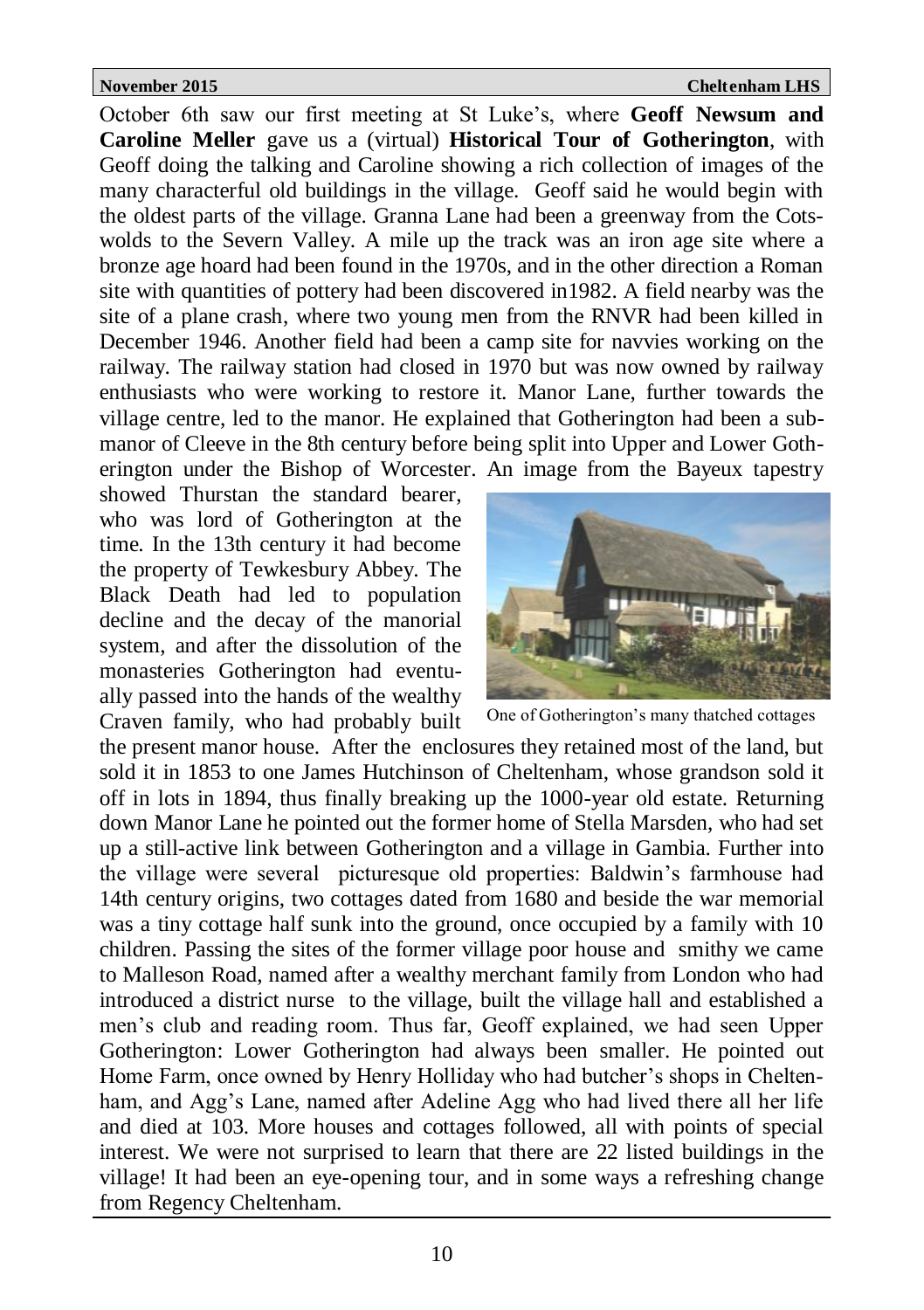On 20th October the meeting began with the presentation of an Arts Council Award to David Drinkwater, military historian. The acting Chairman Sue Brown presented him with a framed certificate, and he expressed his thanks to CLHS as a whole and to certain members who had persuaded him to join the Society.

**John Loosley** then gave a talk on **Childhood Employment in Gloucestershire.** John said his interest had been aroused by material he had come across while doing a project on Oakridge. Nowadays we are horrified at the idea of child

labour, but 200 years ago a poor family would gladly send an 8-year-old out to work. The Chimney Sweepers Act of 1788 said no boy younger than 8 should be apprenticed : some people deplored the use of boy sweeps, but they were still seen as necessary, and the legislation only tried to control rather than stop the practice. There was casual employment for children as crossing sweepers and errand boys, and some factory work even in the 18th century. Pin manufacturers in Gloucester employed mostly girls aged 14-18, and Tewkesbury had stocking framework knitters. Other-



A boy being hired by a sweep

wise the majority of child workers were in rural occupations, helping their parents with farm work and perhaps earning a little by bird-scaring or stone-picking. The enquiries conducted under the Settlement Act of 1667 to determine who was eligible for parish relief are a good source of information about child workers, and show that many pauper children were placed as apprentices to get them 'off the parish'. Such apprenticeships were often for husbandry and housewifery and offered no real training. After 1830 there were more schools and more limits set on the hours children could work, but families in cramped cottages still wanted teenagers, especially girls, to leave home. Flora Thompson in *Lark Rise to Candleford* showed how girls were routinely sent into service at 13 or even 11. In the north child employment was increasingly centred in factories, notably the Lancashire mills, which gave rise to much concern. He showed a picture of a small boy at a spinning mule, and a list of 19th century Acts governing child labour in factories, mines and workshops, all aimed at restricting the ages of child workers. After 1872 no child under 12 was to work underground, and after 1878 no child under 10 was to work at all, while those aged 10-14 should still spend half their time at school. All these provisions were widely abused, not least because until 1891 education was not free. John's researches had revealed the existence of a silk mill (one of several in the county) in Oakridge Lynch which by 1881 had become a major source of employment for girls, who sometimes left school early to go there. There had been similar levels of childhood employment in the Forest of Dean, where the work was mostly mining and much harder. He showed pictures of children dragging hods of coal on skids along low tunnels, and described boys of 12 in ironstone mines carrying loads of ore on their backs. Such children often had little or no education. The audience had obviously listened with much interest and asked several thoughtful questions at the end.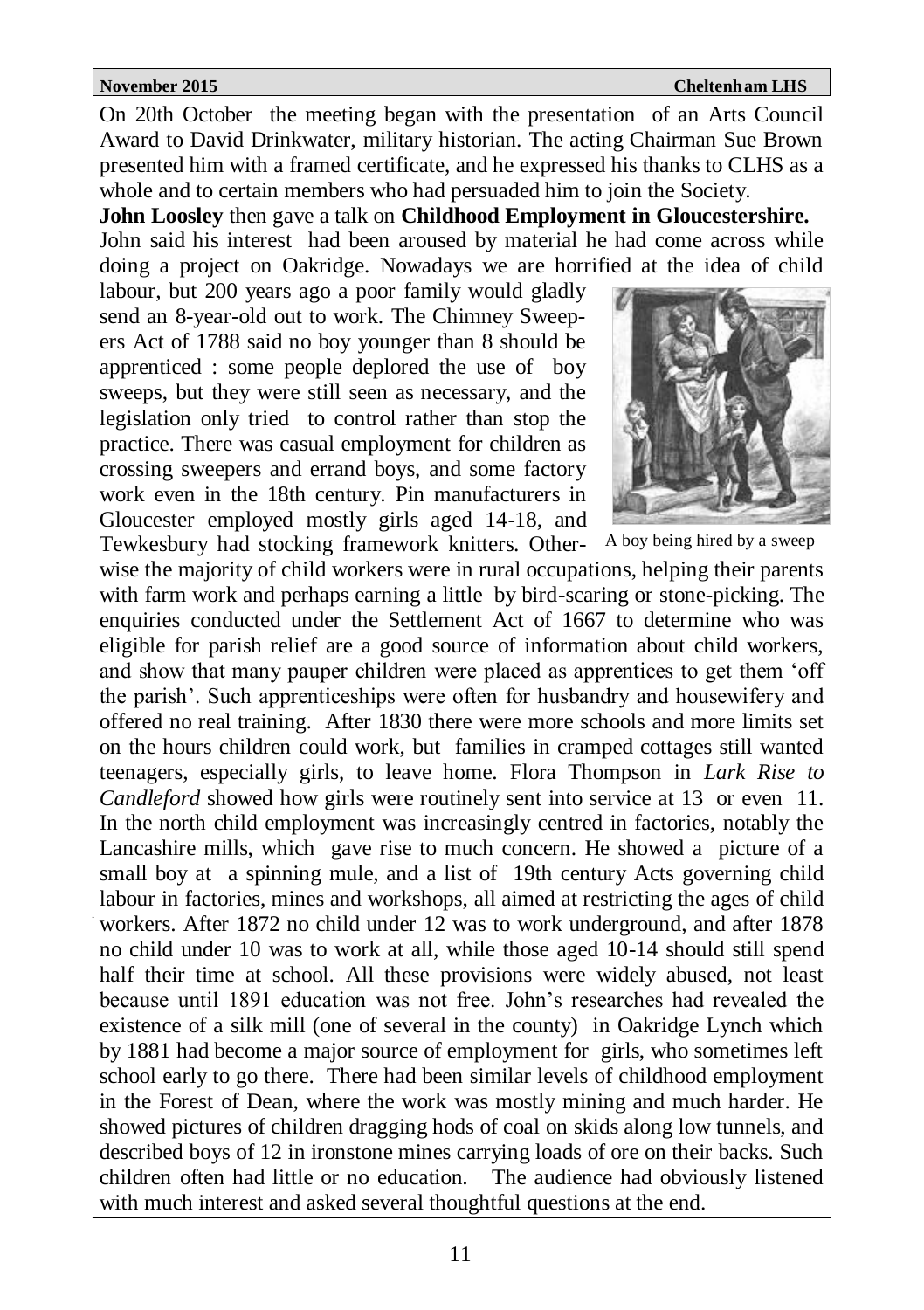### '**Immigration and Emigration to, from and within Gloucestershire' GLHA Local History Day**

*Saturday 24th October 2015 at Pate's Grammar School, Cheltenham*

The meeting began at 11.00 am with a welcome from Dr Steven Blake. He outlined the programme for the day and introduced the first speaker, Dr Jessica Lutkin, who called her talk 'From Iceland to Portugal: Resident immigrants in Gloucestershire and Bristol, 1330-1550',



and drew attention to a newly-created website, englandsimmigrants.com. The lunch break followed, with sandwiches served in the ante-room and time allowed to look round the displays. Theo Wiggill, a visiting researcher from Australia with ancestors in Sheepscombe, then spoke on 'The British Settlers of 1820 to South Africa: Bradshaw's Party from Gloucestershire'. The Bryan Jerrard Award, sponsored, as it was last year, by the History Press, was presented to John Rhodes for his article ' The Civil War Defences of Gloucester', published in the BGAS Transactions, Vol 132. The last speaker of the day was Florence Nyasamo-Thomas on the theme 'Untold Stories': Exploring Cheltenham's Black History'. Finally, the award for the best display went to Gloucester. Dr Blake then closed the meeting and thanked everyone for their support.

### NEW PUBLICATION

### **50 GEMS OF THE COTSWOLDS**

By David Elder

To many, the Cotswolds epitomise rural England at its best, and it remains one of the most frequently visited parts of Britain. Yet this region defies simple stereotypes. If you know where to look you're as likely to come across a mysterious stone circle, an Iron Age fort or the castle where Edward II was murdered as an ancient church or a handsome limestone manor house. Once the centre of the English wool trade during the Middle Ages, the



Cotswolds were rediscovered by the Arts and Crafts Movement in the late 19th century. Towns such as Chipping Campden and Stow-on-the-Wold have many secrets to reveal. Places of outstanding beauty and treasures of historical interest are both to be found in this thoughtfully-compiled guide.

Published in paperback in July 2015 by Amberley Publishing, price £13.49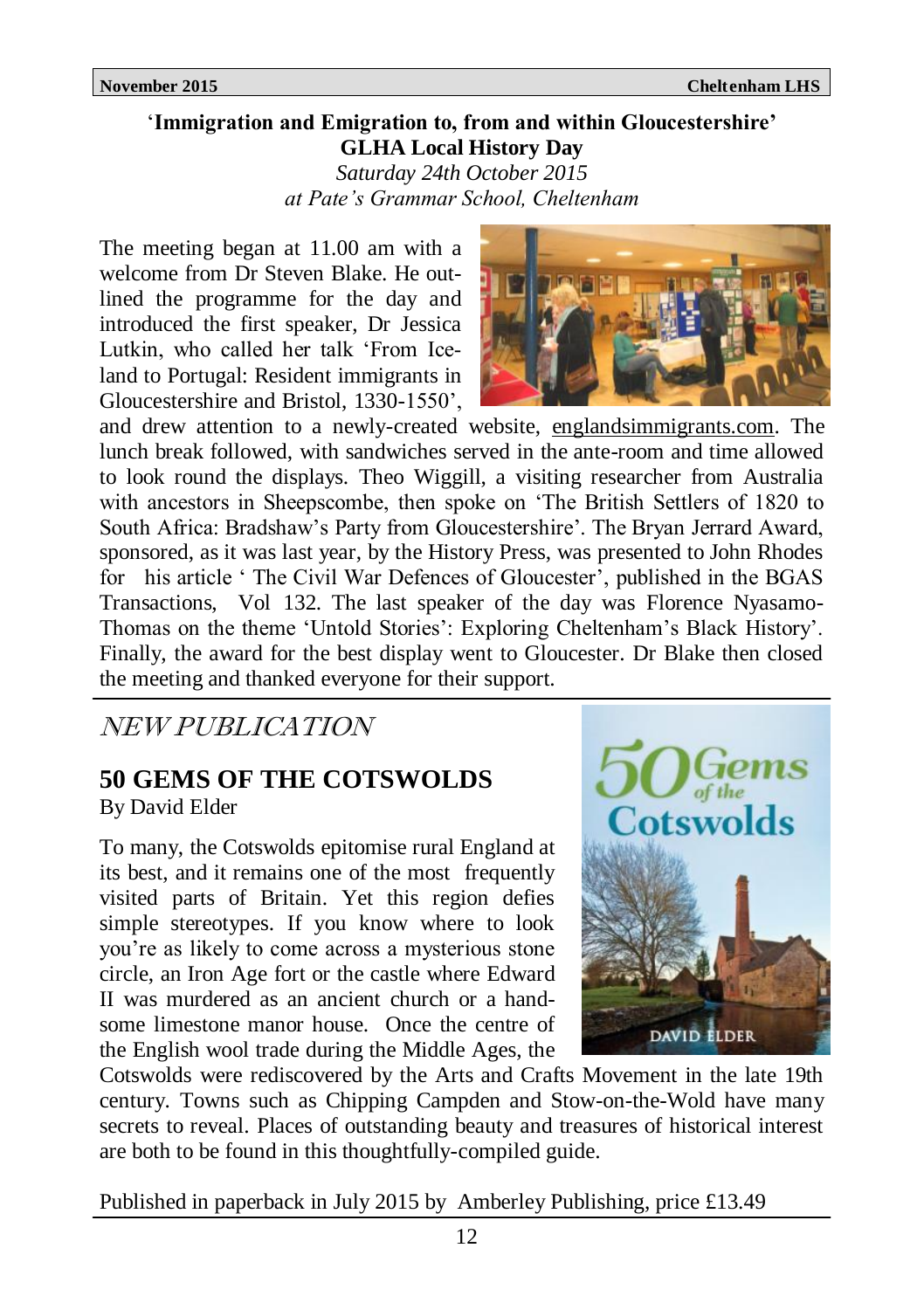### **JANE COOK An Extraordinary Cheltenham Lady**

*(The author wishes to acknowledge that much of his narrative, of which this is the third instalment, is based on an article written in 2001 by Alan Munden.)*

One of the main elements of Jane's Christian faith and the motivation for many of her generous gifts and bequests was the conviction, shared by many evangelical Anglicans of her day, that the return of Jesus Christ to Earth was due and that the Jews must be converted to Christianity in preparation for it. It is hard for us today to understand this obsession, but it was firmly believed that the 'second coming', predicted in the bible, would only take place once the Jewish people had returned to Israel and had been converted to Christianity.

TO THE MEMORY OF MISS JANE COOK. WHO DIED AT CHELTENHAM FEBRUARY HIM 1851 **AGED 75 YEARS** BLESSED BY DIVINE PROVIDENCE BLESSED BY DIVINE NE ESTATE WITH A LARGE AND INCREASED PERIVATE LIFE. AND UNAMBITIOUS OF WORLDLY SPLENDOUR. AND UNAMBITIOUS OF WORLDEY FROM YEAR TO YEAR IN HER LIFE. AND BEQUEATHED THE RESIDUE AT HER DEATH. TO THE PROMOTION OF THE GOSPEL OF OUR LORD JESUS CHRIST. AS THE POWER OF GOD UNTO SALVATION. UNTO THE JEW FIRST. AND ALSO TO THE GENTILE EARNESTLY SEEKING THE WELFARE OF THE CHURCH AT HOME AND DESIROUS OF SPREADING THE KNOWLEDGE OF SALVATION THROUGHOUT THE WORLD. SHE PREFERRED JERUSALEM ABOVE HER CHIEF JOY HAVING IN HER LIFE TIME CONTRIBUTED MAINLY TO THE BUILDING OF A HOUSE FOR THE LORD ON MOUNT ZION. AND THE PERMANENT SUPPORT OF CHRISTIAN ESTABLISHMENTS IN THE HOLY CITY OF JERUSALEM. SHE FINALLY LEFT A LARGE FUND TO BE APPLIED TO THE GENERAL PURPOSES OF THE LONDON SOCIETY FOR PROMOTING CHRISTIANITY AMONGST THE JEWS THOU SHALT ARISE AND HAVE MERCY UPON ZION: FOR THE TIME TO FAVOUR HER. YEA THE SET TIME, IS COME. FOR THY SERVANTS TAKE PLEASURE. IN HER STONES. AND FAVOUR THE DUST THEREOF. PALM CH. 13, 14.

Memorial to Jane Cook formerly in Jews' Chapel, Bethnal Green, now in Christ Church, Spitalfields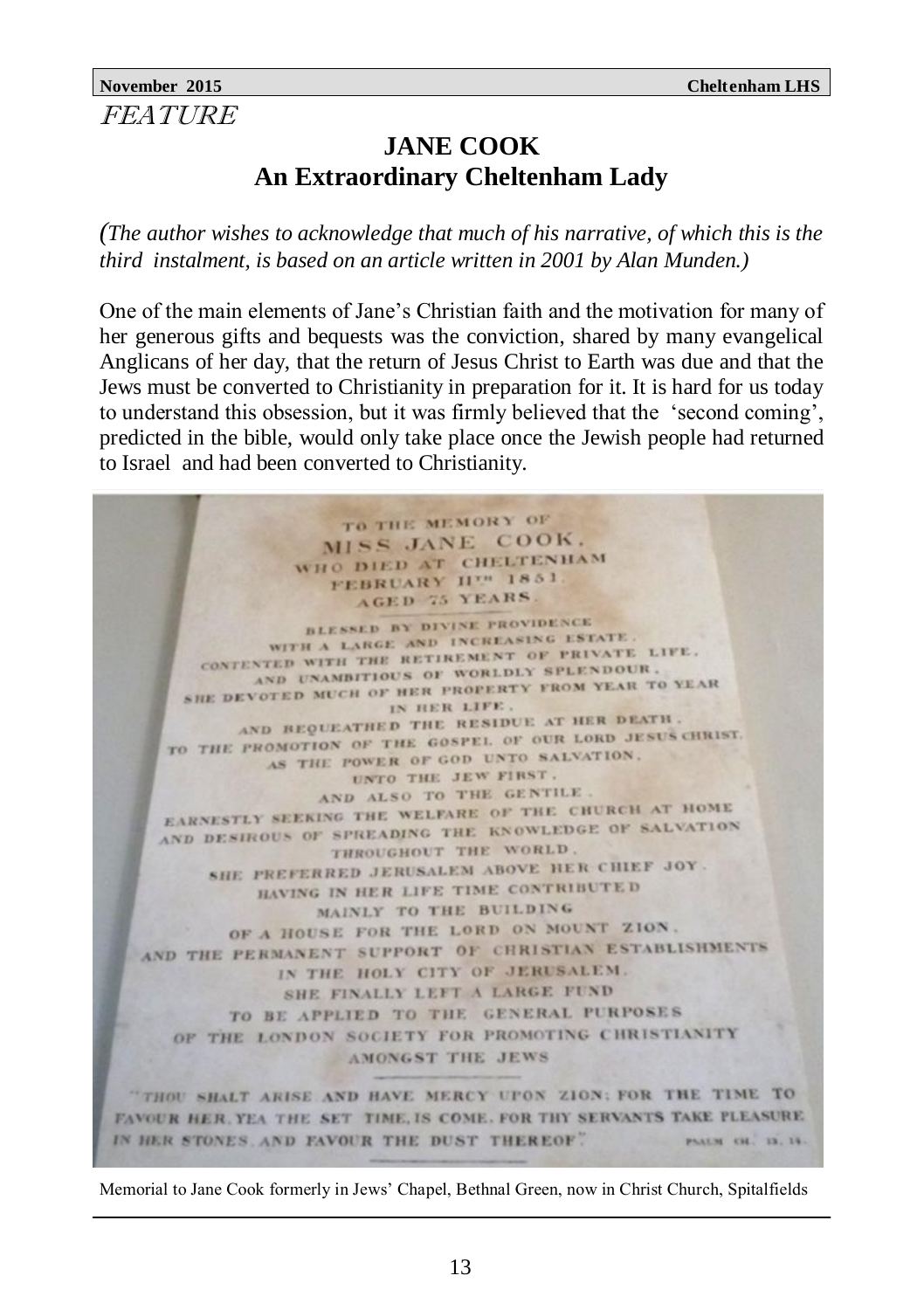Jane was obsessed with the conversion of Jews both in Britain and abroad. One of her main endeavours, on which she expended great efforts and large sums of money, was missionary work to aid this conversion. Work in Britain was centred on the East End of London, a very poor area where many Jewish immigrants had settled.Jane supported the Church's Ministry Among Jewish People, formerly the London Jews' Society; and the London Society for Promoting Christianity amongst the Jews, of which she was a life member. The latter interdenominational missionary society was founded by Charles Simeon in 1809. In 1811 a five -acre site in Bethnal Green was leased as a centre for missionary activity and it was here that a church called the Episcopal Jews' Chapel was built. By 1845 Jane had donated £1,377 to support this cause, an amount that increased to £21,000 by 1850, and in total reached about £60,000. In 1851, when Jane left substantial gifts to the London Society in her will, it is estimated that there were 2,000 Jews living in London and 600 baptisms had taken place in the Episcopal Chapel. The terms of her will show caution as well as a shrewd grasp of finance: her bequest was to be considered and maintained as a reserve fund, the capital not to be expended 'unless for extraordinary contingencies'.

Jane's efforts to help the London Jews went beyond conversion. She saw the need to assist poor people after they became Christians. In her will she included £1,000 to the Operative Jewish Converts Institution. This was formed in 1831 and was linked to the Episcopal Chapel. The institution was necessary because many of the Jews who converted to Christianity lost their jobs. In her will Jane also donated £2,000 to the Episcopal Jews' Chapel Abrahamic Society, which had been established by members of the London Society for Promoting Christianity amongst the Jews, to help the many enquiring and baptised Jews who could not be supported by the Operative Jewish Converts Institution. It was designed to teach useful trade skills to poor converts. She donated £10,700 to purchase and maintain a House of Industry which became a home and workshop for converts.

Here they were taught woodworking, bookbinding and printing. She gave £200 to be invested in a fund to establish converted Jews in work. She also provided £4,000 towards a relief fund for elderly, infirm converts. She supported Judah Lyons, a converted rabbi, as a scripture reader to distribute tracts. In 1850 she gave £2,000 to be invested to provide a yearly salary of £60 for a converted Israelite to be a house surgeon or apothecary in Jerusalem. Meanwhile at home she was not alone in promoting these causes: by 1849, with the support of Francis Close, the Anglican churches in Cheltenham had given £8,143 to the London Society.

In that year Jane gave a large sum to establish a mission to Jews living in China. The first bishop of Victoria in Hong Kong was consecrated, but the mission made slow progress because there were few Jews to convert. A more successful enterprise concentrated on the conversion of the more numerous Jews living in Poland, where in 1850 she gave £550 to the London Society to purchase land for a settlement for Jewish workers in Krakow.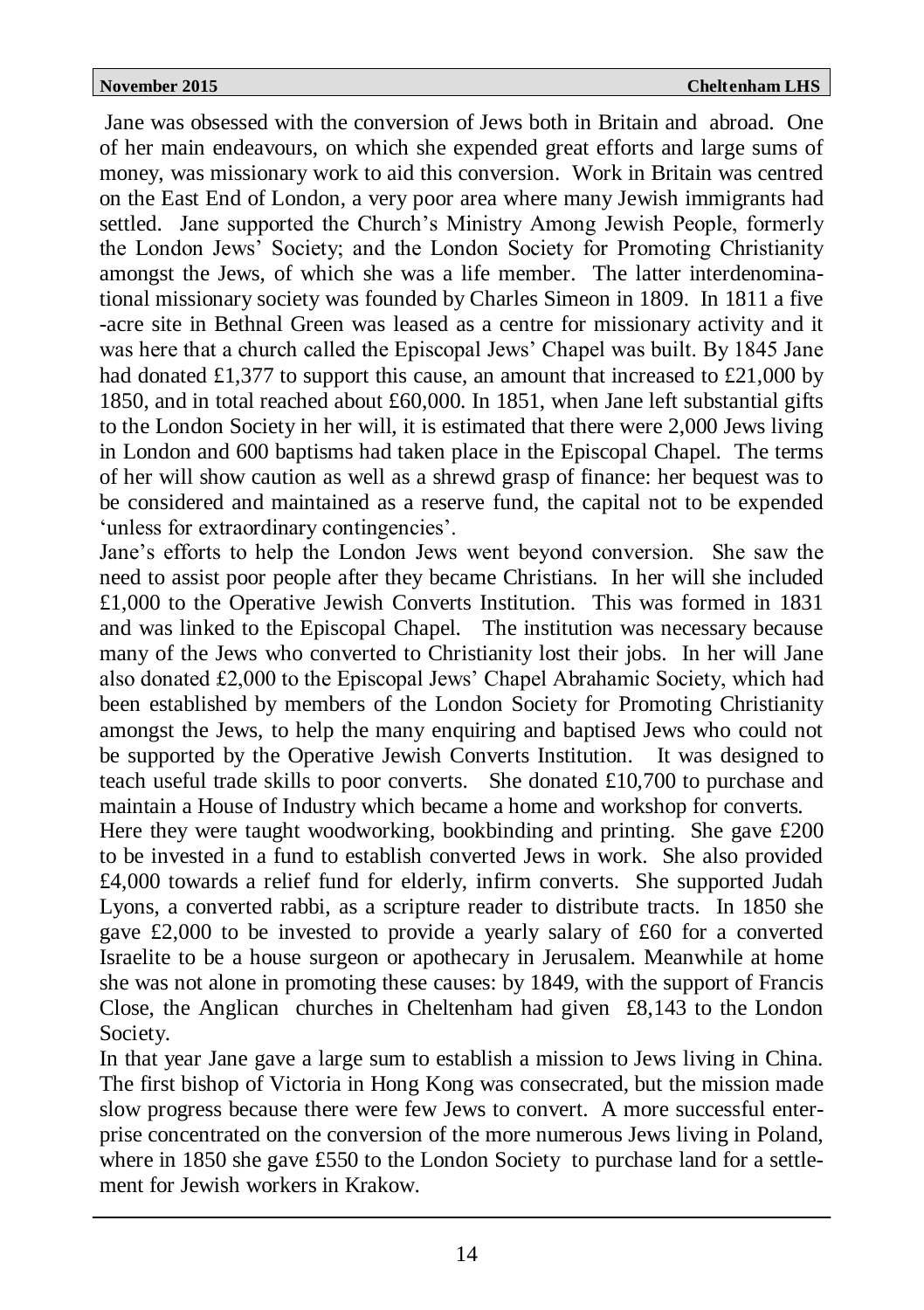The main focus of Jane's generosity towards the conversion of Jews abroad was support for work in Jerusalem. The London Society for Promoting Christianity amongst the Jews saw the establishment of an Anglican bishopric in this city in 1841 as an important step in providing a Protestant presence in the Middle East. It was believed that this presence would restore the evangelical faith to an area

dominated by the idolatry of the Roman and Eastern churches. Towards the end of her life, and in her will, Jane used her financial and political muscle in the advancement of her obsession about establishing Protestantism in this region.

Christ Church is an Anglican church located at Mount Zion inside the Old City of Jerusalem. The construction of this handsome building was financed by the London Society for Promoting Christianity amongst the Jews. From 1834 the London Jews' Society had aimed to establish a Protestant church in Jerusalem and in 1835 an appeal was launched. In 1837 a site was purchased near the Jaffa gate, and the foundation stone was laid in 1842.



Christ Church, Jerusalem



Samuel Gobat, Bishop of Jerusalem

The building of the church was highly controversial as it was the first Protestant Christian church in the Muslim Ottoman Empire. After the stonework of the superstructure was erected the Turkish authorities denied that they had given their permission and work was stopped. Efforts by the British Parliament to obtain permission to continue building rumbled on for many years. A petition for its continuance was signed by 1,400 clergy and 15,000 laity and presented to the British Prime Minister. Work eventually resumed and Samuel Gobat the Bishop of Jerusalem consecrated the new building on 21st January 1849. It

remained the seat of the Anglican Bishop of Jerusalem until 1899. It is probable that Jane provided much of the initial funding for Christ Church and, through her religious and political contacts, the push for establishing the Anglican presence in Jerusalem. She donated £2,600 towards the completion of the building in 1845 and a further £1,000 two years later. The timber roof and internal wooden fittings were fabricated in London and sent to Jaffa in a specially chartered vessel. They were then transported to Jerusalem on the backs of camels. The stone-masons employed to build Christ Church and possibly many of the stones in the building came from Malta. Jane gave another £13,000 in 1848, £8,500 of which was for the minister's stipend. A further £2,000 was for Hebrew Bibles, New Testaments and the Book of Common Prayer for the Jews of Jerusalem and Palestine.

*Mike Bell* (*to be concluded)*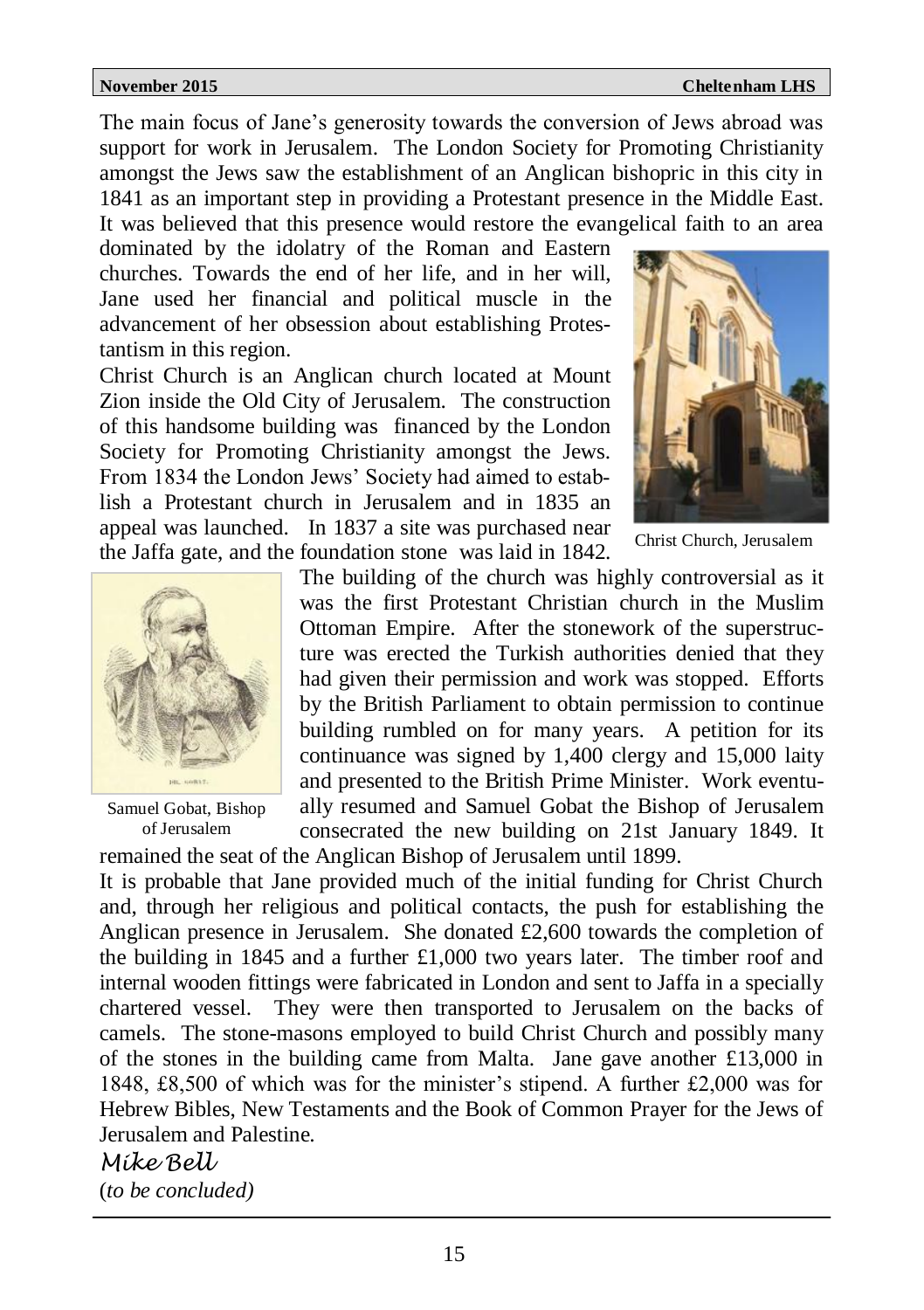# SOCIETY NEWS

### New Members

A warm welcome is extended to the following:

| Penelope Hall                     |
|-----------------------------------|
| Alex and Sarah Chalk              |
| Richard White                     |
| Simon and Sandra Wheeler          |
| David Fisher and Christina Harlin |
| Peter Witts                       |

Malcolm Norman **Zelianne Yates** Dr Clifford Williams Mrs Jamie Muddiman Fraser Alison Mildon

*New members' interests:*

Malcolm Norman—the Norman family, especially George Norman, Mayor of Cheltenham.

Jamie Muddiman Fraser— early Cheltenham Baptists, specifically Bethal Baptist, and long-standing 'characters' of the town

Zelianne Yeates—the Pates family and associates of Richard Pate MP, Tudor Gloucestershire, the reformation and its effects on social mobility Peter Witts—industrial and railway history, utilities, Great War period, architecture

### VCH News

### **Thankyou, CLHS!**

I was absolutely delighted to open a letter from David Scriven in September, announcing that the Committee had decided to make a grant of

CTORIA Gloucestershire

£1000 towards the work on the Cheltenham VCH this year, and enclosing a cheque for that amount. This is in addition to the funds raised through Sally's Teas and Talks, mentioned opposite. The Gloucestershire County History Trust is very pleased indeed to have not only this donation, but also the promise of similar cheques in 2016 and 2017. Sustained support of this kind is extremely valuable, as it provides strong evidence of local interest and commitment, which we can build on when approaching other local bodies for funds.

Meanwhile the work goes on, and we continue to be grateful for the sterling efforts of our many volunteers. While the Red Book itself may be some way off, we hope that some of the recent Cheltenham research will see the light of day rather sooner, in paperback form. This will help further to raise the profile of the project and keep up the momentum.

*James Hodsdon*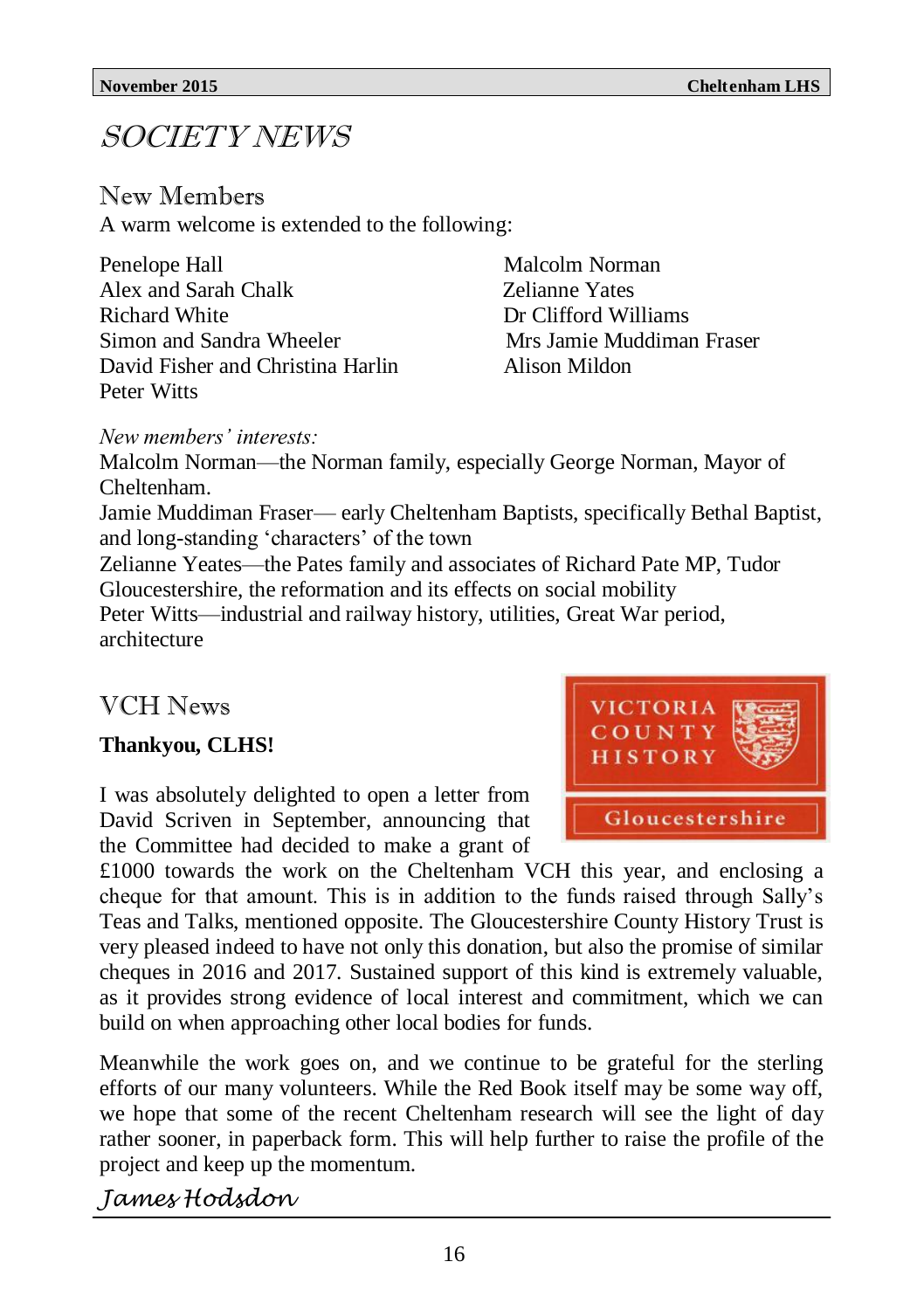### **OVER TWELVE HUNDRED POUNDS!**

I should like to thank all members and their friends who have come to the three Teas and Talks that were held in 2014 and 2015. We have raised the superb sum of £1206. I should also like to thank, very warmly, the speakers who came and gave generously of their time: Dr Steven Blake and Ann-Rachael Harwood, on

'Twenty Objects from The Wilson'; Tom James, who spoke on 'Mary Seacole, Jamaican nurse' and Heather Forbes, who talked about 'Old Music from the Archives'. Apart from an entertaining talk, Heather brought along a rarely seen 13<sup>th</sup> century cartulary from Winchcombe Abbey, which included a glued-in sheet of music used as a flyleaf – it was a great treat to get so close to an eight-hundred year-old document.

We hope to raise more money in 2016 by holding another Tea and Talk and, for variety, a coffee morning including a talk. If you were unable to come this year, please watch out for the dates next year – they will be advertised in the Newsletter and on the webpage. However, what VCH Chel-

Registrum Abbatia Sellinch

tenham would really appreciate is a steady stream of money, enabling them to budget for the future – a small monthly donation would be the best way to support this important work. If you feel able to do this please use the following web address : <http://www.victoriacountyhistory.ac.uk/counties/gloucestershire/support>

Meanwhile it has been decided that the Society should make a grant of £3000 to the Gloucestershire County History Trust for the Cheltenham VCH project, spread over the years 2015-17. The first cheque for £1000 has already been sent.

### *Sally Self*

### **Congratulations Geoff and Elaine!**



Geoff and Elaine North, seen here with Judy Smith, were the worthy winners of this year's Peter Smith Award, which was formally presented to them at the first autumn meeting on September 15th. For their many years of energetic support for all the Society's activities, and particularly for the countless wellresearched and richly illustrated displays they have created, they fully deserve this token of our appreciation.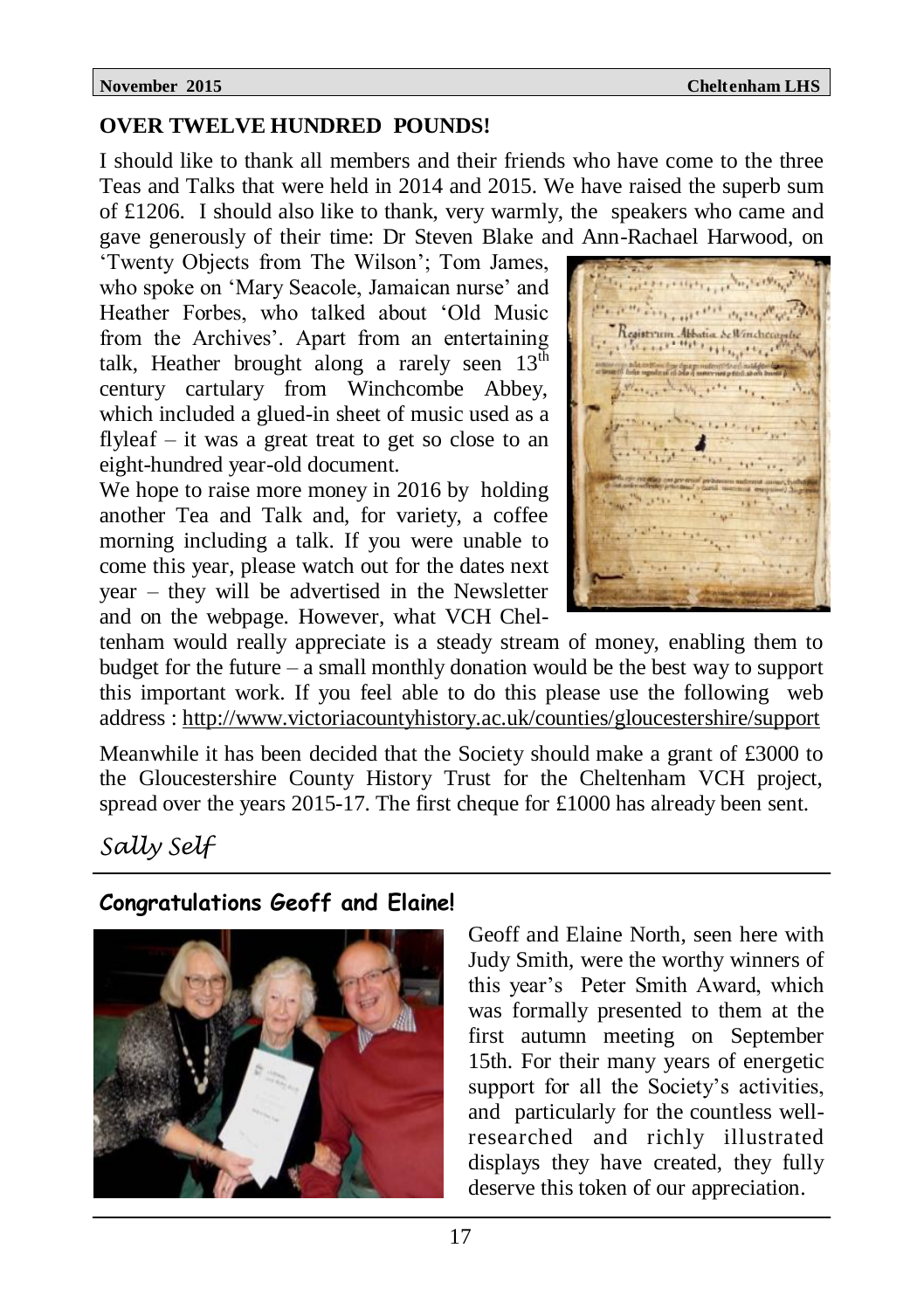### **November 2015 Cheltenham LHS** LOCAL NEWS

### **Angel Award for Pittville Gates Project**

It was reported in the *Echo* on September 18th that the Friends of Pittville had received an Angel Award from Historic England for their recently completed two-year project to restore Pittville gates. The awards are given out every year. The certificate, signed by Duncan Wilson of Historic England and by composer Andrew Lloyd-Webber, said :

'This is to recognise the tremendous time, effort and determination of Friends of Pittville for the rescue of Pittville gates. Heroic rescue projects like this make an important contribu-



tion to local and national history, to the life of the community and to the vital task of securing England's rich and varied heritage for present and future generations.'

Karen Radford, Cheltenham Borough Council's conservation and heritage manager, commented that the gates had transformed the appearance of a prominent corner of the townscape.

Judie Hodsdon, who chaired the restoration project, expressed the group's great pleasure at receiving the award. Society members will surely agree that it was extremely well deserved.

### **SEARCHING FOR A NEW JOURNAL EDITOR**

As you will be aware we have made several, so far unsuccessful, appeals for a new editor for the Journal. We realise that total responsibility for the Journal can seem very daunting and that working to a deadline can be difficult. We have therefore decided that we will try a different approach. We would like to recruit several Sub-Editors who would be responsible for between one and three articles, which they would prepare for publication, with images and captions. These would then go to Sally Self, who has agreed to continue for another few years. Sally would assemble the articles, add the annual contributions from Steve Blake and Julie Courtenay, compile an index and produce the covers. This would relieve her of much of the preparatory work and would enable the Journal to carry on for a time. Training could be given to anyone who felt that they were in a position to help and perhaps after a couple of years might feel able to take over the whole editorship.

If on the other hand, you have missed the previous appeals, and would like to take full responsibility then please speak to Sally.

*Sally Self* 

01242 243714 : [journal.clhs@btinternet.com](mailto:journal.clhs@btinternet.com)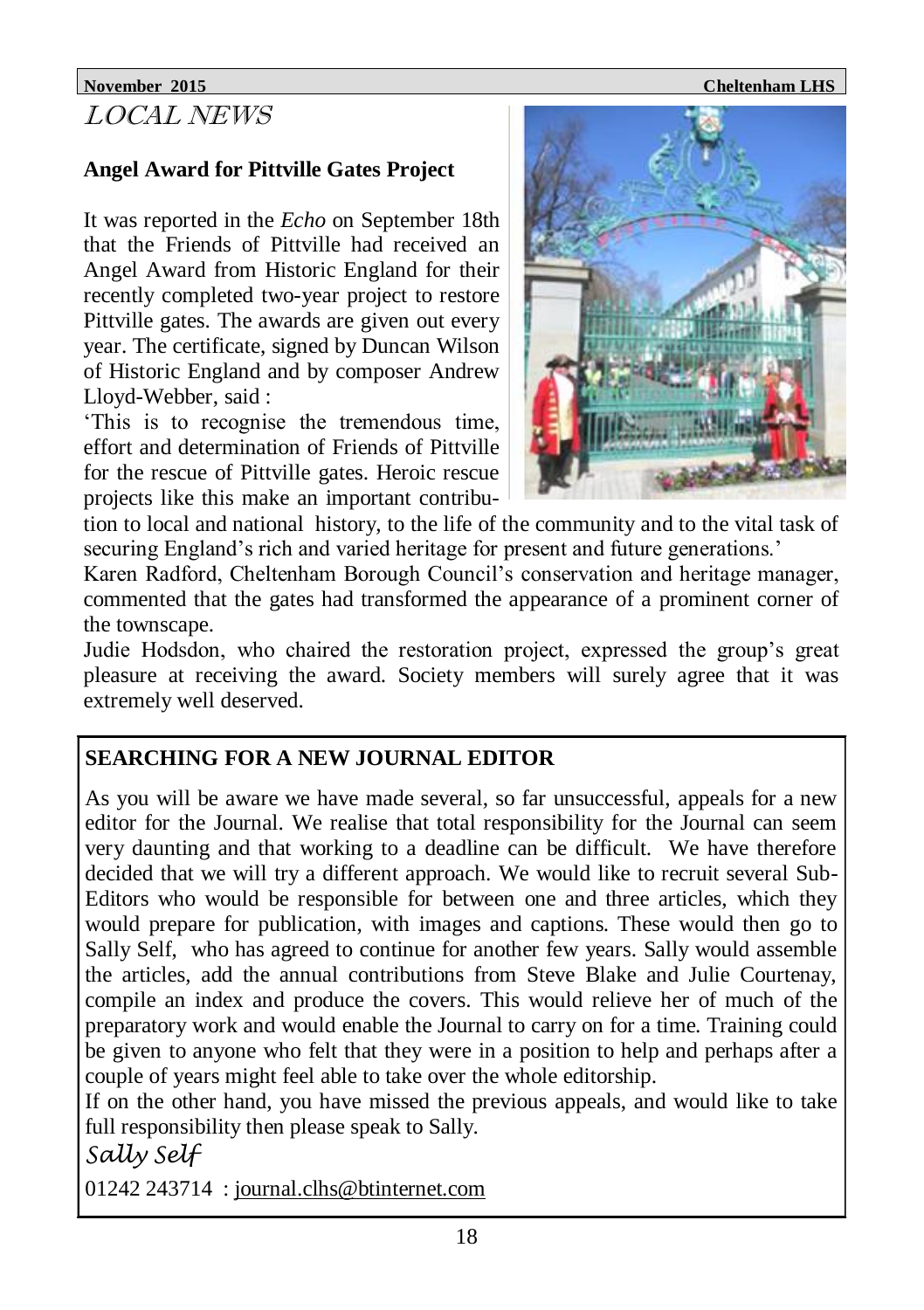### **November 2015 Cheltenham LHS FEATURE**

## **Cheltenham's Slave Owners**

Earlier in the year one of the staff at the Cobalt Unit at Linton House in Thirlestaine Road asked me whether anything of note had happened there during either of the world wars. From a quick trawl of local directories for the relevant dates it was clear that there was nothing worth mentioning – no Red Cross Hospital or requisitioning by the War Office, for example. During the First World War the occupant had been Mrs St Clair-Ford, who had arrived there in 1868 with her late husband (Captain St Clair St Clair-Ford, ex-Indian Army, noted for his many benefactions, such as Naunton Park and the Charlton Kings Working Men's Club), and after her death it was used as a staff house for Cheltenham College.

However, Linton itself is a fine early  $19<sup>th</sup>$  century building, and I realised that it and its occupants deserved further investigation. Consequently an account of the house as well as some of the neighbouring mansions is due to appear in the next *Journal*. An earlier building on the site (Gilstead Lodge) had been occupied by

one Samuel Brandford Cox. He was the former owner of a sugar plantation in British Guiana at a location called Zeelugt, which is the name he gave to the house when he enlarged it. After the First World War that name was dropped in favour of the less Germanic-sounding Linton, though in fact Zeelugt is a Dutch word, as the sugar plantation occupied land formerly colonised by the Dutch; the settlement is still in being today.

A series of Indian Army officers lived at Zeelugt during the  $19<sup>th</sup>$  Century, eg Major-General Whish of the Bengal Artillery; Major-General Tickell of the Bengal Engineers, with his wife, five sons and two daughters, mother-in-law, butler and five other servants; Dr George Lamb, Physician-General to the Bengal Army; and also George Nevile Wyatt, a former indigo planter from Behar.

One particular detail in Samuel Cox's background has prompted me to undertake wider research, to be written up at a later date. This is the revelation from data compiled by University College, London, that at one time Cox had owned as many as 335 slaves on his plantation. Further perusal of the database has enabled me to identify a number of other men and women who gave a Cheltenham address when applying for compensation following the abolition of slavery in the British Empire. By coincidence, this little-known aspect of our history was recently described in an excellent BBC TV programme ('Britain's Forgotten Slave Owners'). The British government paid out £20 million to the claimants, and this influx of new capital helped fuel the nation's industry and commerce. No doubt Cheltenham's own prosperity may also be attributed in part to windfalls received by certain of those who visited or settled here. *Eric Miller*



Inspection and sale of a slave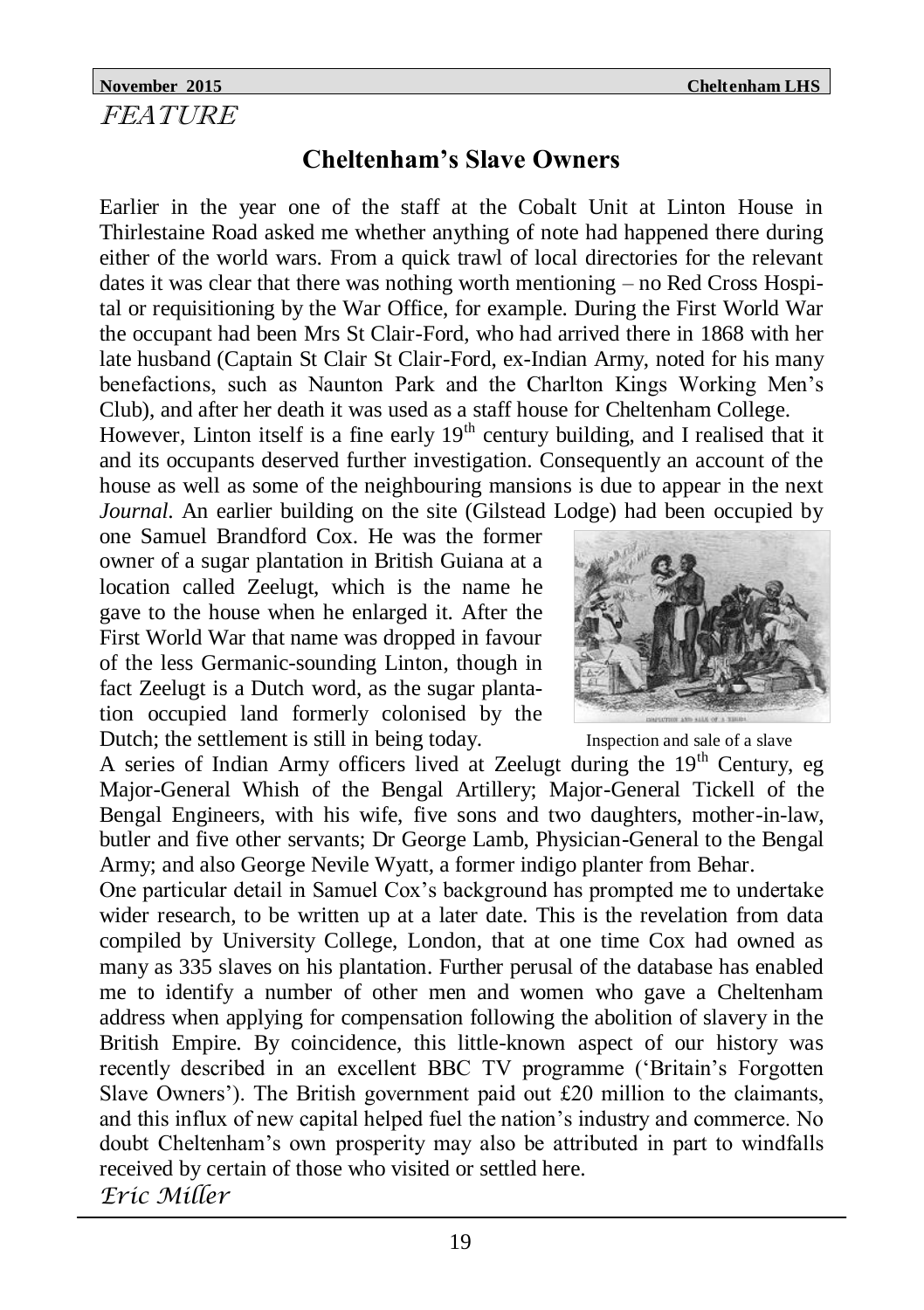### FEATURE

## **Brawls, Bills and Blunderbusses: territorial disputes in 16th and 17th century Cheltenham**

In the summer of 1551, a priest out walking happened upon a group of young men laying nets in a lane to catch hawks that were breeding in an adjacent grove. The priest was George Ligon, whose nephew, William Ligon of Arle Court, held a substantial estate in Cheltenham, including the manor of Redgrove in the southwest corner of the parish. When the men refused to stop, he rushed back to his nephew's house, interrupting the household's dinner to deliver the news. The Ligons immediately set out to confront the interlopers with several of their servants, all armed with staves and various farming implements. When they began breaking down the nets, a violent confrontation was inevitable. But the men they rushed to meet were not strangers, nor common thieves, but their "nigh kinsmen". Their argument was with William Read, who owned the grove where the hawks had been raised, and his brothers John and Gabriel, the sons of George's cousin Richard. Accompanying them were Henry and Nicholas Norwood, whose father's manor of Leckhampton bordered Ligon's estate in

Redgrove. Despite the kinship between the Ligons and the Reads, the resulting brawl, fought with swords, pikes, bills, staves, and fists, was close and nasty. John Read remembered William Ligon striking Gabriel Read so hard with



A long-handled bill, or billhook

a staff that Gabriel sank to his knees defenceless; George Ligon recalled a companion of the Reads sneaking to attack an unarmed Ligon servant from behind. The brawl seems to have been ended when John Read was struck down from behind with a sharp bill, which he complained 'did cut  $\&$  cast down his bones and flesh from the top of the blade of the shoulder until the middle of the back, cutting with the said stroke five of the ribs of your said subject clear in sunder, so that his lights and lungs might easily have been in so much that your said subject of the said grievous wound from the time of his said hurt until Candlemas last past, being twenty weeks…'

Almost a century and a half later, in 1693, another armed brawl in the vicinity of Cheltenham was only resolved with the intervention of the House of Commons. This time the quarrel centred upon ownership of a tree, known as the Forden Elm. The tree grew next to a highway near Forden House (the future Charlton Park), which belonged to John Greville. His brother, Giles, was lord of the manor of Ashley, within Charlton Kings, and the tree in question had been planted near the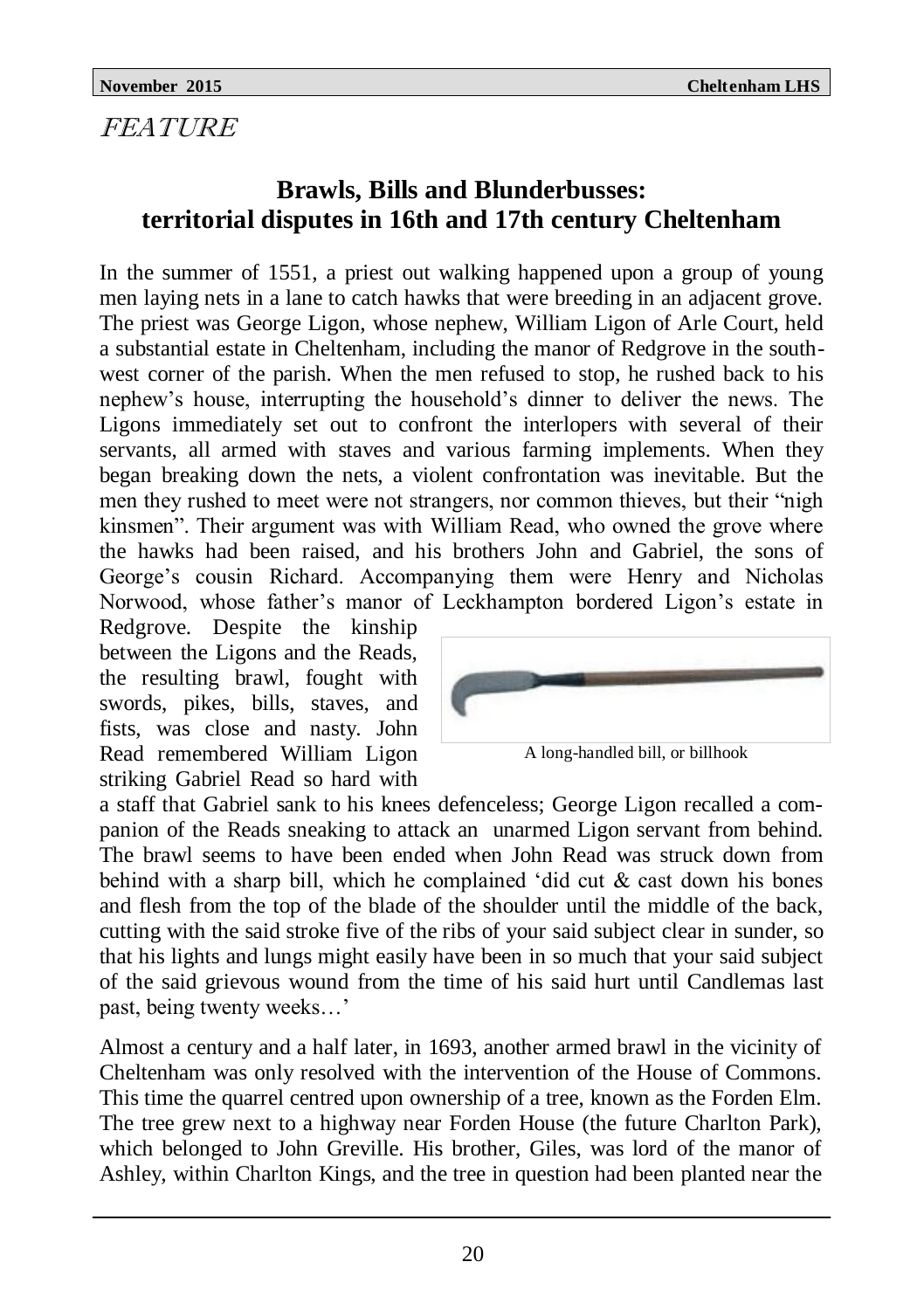house by one of their ancestors. But although the Grevilles were lords of Ashley, their manor was held of Sir Ralph Dutton's manor of the hundred of Cheltenham, and it was not clear which manor had the rights to the wastes, the uncultivated marginal lands that bordered the fields. Dutton's steward, John Prinn, had



An English flintlock blunderbuss

tried to assert his master's rights by ordering the felling of the tree, but Greville threatened to shoot the workmen. In the meantime, 'some poor people' (commanded, claimed witnesses, by John Greville) chopped down the tree during the night, taking away the roots and branches. The next day,

when Prinn and the blunderbuss-wielding constables confronted this 'rabble', numbering forty and still chopping up the tree, Greville appeared nearby with a hand gun in his hand. Prinn, armed with a warrant from a local Justice, demanded Greville's gun, though the latter was on his own land at the time and qualified as a gentleman to own a gun. No wonder, then, that Greville refused and 'gave him a box on the ear', leaving Prinn 'black and blue several Days'. Greville was bound over to appear before a Justice, but had his case dismissed at a private session. Taunted by Greville, Prinn had the case brought before the House of Commons. Perhaps wisely, the Commons carefully determined that Greville had not breached Dutton's privilege as an MP, and discharged the case. However, Prinn still had the last laugh, buying Forden House from the Grevilles in 1716.

At first glance, these two 'riots' appear to be worlds apart. The naked aggression of the sixteenth-century confrontation is apparent, each side claiming the other attacked without thought or provocation. Fought with sharp weapons and agricultural implements, it resulted in grievous wounds. In contrast, despite the presence of firearms, the only violence of the seventeenth-century brawl was a single blow to the face resulting in bruises and hurt pride. Whilst the Ligons had confronted the Reads with armed retainers and asserted their rights through force of arms, Prinn confronted Greville with the local constables and a warrant from a Justice. This greater disciplinary power of the law and legal officers in the later seventeenth century is particularly apparent if one considers that, at the time of the brawl in 1551, William Ligon was the sheriff of Worcestershire and his brother-in -law was the sheriff of Gloucestershire, William Read was a future sheriff of Gloucestershire, and both would serve as Justices within the hundred of Cheltenham. The two cases also reveal the greater stratification of society in the 1690s compared to the 1550s. In 1551, the Reads shared the dinner of a tenant at his house whilst the Ligons fought alongside their servants, but in 1693 Greville was a remote commander of the poor of his manor, who were dismissed by some witnesses as 'a rabble'. Yet Greville could also pose as a champion of the poor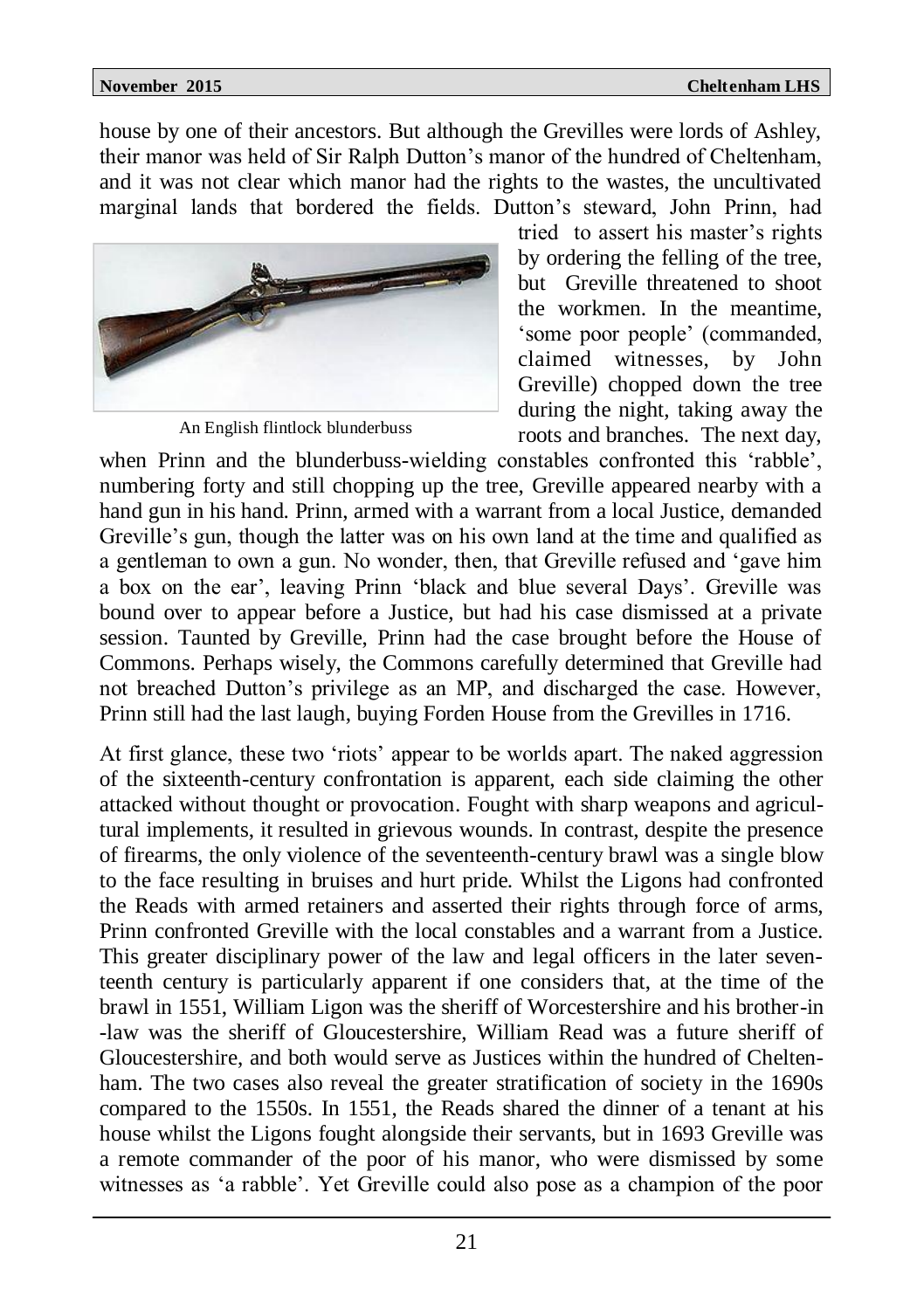man, giving his tree to them to frustrate Dutton's plans to use the wood to repair the local gaol. However, both incidents were at core the same, revolving around disputed rights to the marginal waste lands that bordered their possessions. The Ligons were fighting to assert their right to the lane and hedges that ran between their lands and those of the Reads; Prinn was asserting Sir Ralph Dutton's right to the Forden Elm to emphasise his right also to the highway in which it stood. This was not merely a matter of honour, though. The value of the wood that grew in the lanes and hedgerows of the manors was certainly not inconsiderable. But more than this, both cases demonstrate the crisis of authority created within the manor of Cheltenham by an absentee lord (the Crown in the 1550s, Sir Ralph Dutton in the 1690s). Elsewhere, lordship over a hundred had been reduced to little more than a few customary pecuniary rights, but Cheltenham hundred was a liberty which was merged with the manor of Cheltenham, clouding the question of authority. The resident gentry within the hundred had long been struggling to establish their estates as autonomous manors. The Ligons in Arle, the Grevilles in Ashley, and the Norwoods in Leckhampton were just three such families. Although Prinn was undoubtedly a gentleman, as a barrister he was looked down upon by Greville, and as steward of the manor of Cheltenham he was resented as the agent of the absentee lord. That the struggle over the Forden Elm represents a larger struggle for authority within Cheltenham is aptly symbolised by Dutton's plan to use the wood to repair his gaol, and Greville's recruitment of the poor to defeat it.

It was through such brawls as these, and the legal battles which followed, that the gentlemen of Cheltenham hundred established and defended their rights against their neighbours. One can easily imagine that it was a constant struggle.

*Alex Craven*

### **THE PATERSON MEMORIAL LECTURE Wednesday, 2nd December 2015 at 7.30 pm in the Harwood Hall, Christ Church, Malvern Road**

The speaker this year is Sir Donald Insall, architect, conservationist and author of several books on the care and conservation of old buildings. He has been described as one of the leading conservation architects of his generation.

Sir Donald's theme will be 'Living Buildings'.

Admission: £7.50 at the door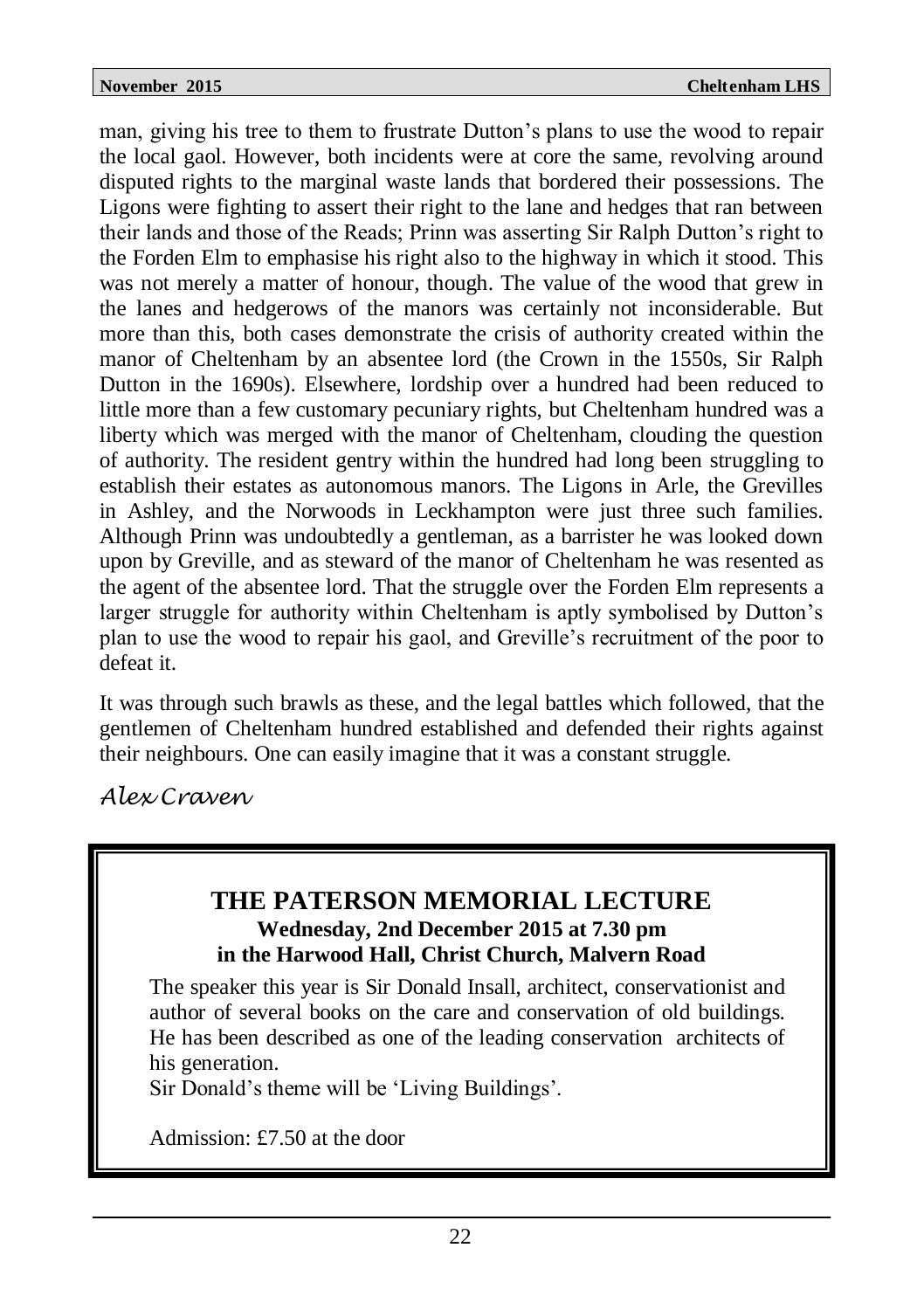

### DONATED BOOKS, MANY IN 'AS NEW' CONDITION

The New Club—Neil Parrack (new copies) £8.50 A Grand City: Bristol in 18th and 19th Centuries –Ed M J Crossley Evans, now £6 (2 copies) History of Cirencester—Beecham , now £23 Miniatures— Dudley Heath (1905) £20 Mee—The King's England series, and Pevsner County series: Various counties and prices, please contact me for details.

BGAS RECORD SERIES (see November 2014 Newsletter for titles). Various prices between £5 and £20 and 'bundles' as below.

Bigland's Gloucestershire Collections, Vols 2,3,5,8; 4 volumes for £30. Gloucester Apprenticeship Records, Vol 14, £10, Vol 25, £25, or both for £30 Gloucestershire Feet of Fines, Vol 16, £5, Vol 20, £5, Vol 27, £30 or all for £35 Berkeley Muniments, Vol 17, £5, Vol 18, £20, or both for £22

OTHER TITLES

Back again Mr Begbie—Revd Begbie, OBE (ex Cheltenham College Day Boy) - £20 (new condition) A Gloucester Boy, A story of life in the 1950s & 1960s—C Ballinger - £8.50 (new condition)

Don't forget to check out the Society's book table on lecture evenings, where many other books are on sale. You can always make me a reasonable offer on book table books. Thank you to everyone who has brought books to me that they no longer need, and to Elaine North for kindly pricing them up for me so that we can obtain their realistic value in today's market. It is surprising how much we can raise for CLHS in this way. If you are interested in any of the above books, or wish to donate books to CLHS, please contact me either on 01242 232740 (ex directory) or at [heatherbell71@hotmail.com](mailto:heatherbell71@hotmail.com) . Many thanks.

### *Heather Atkinson*